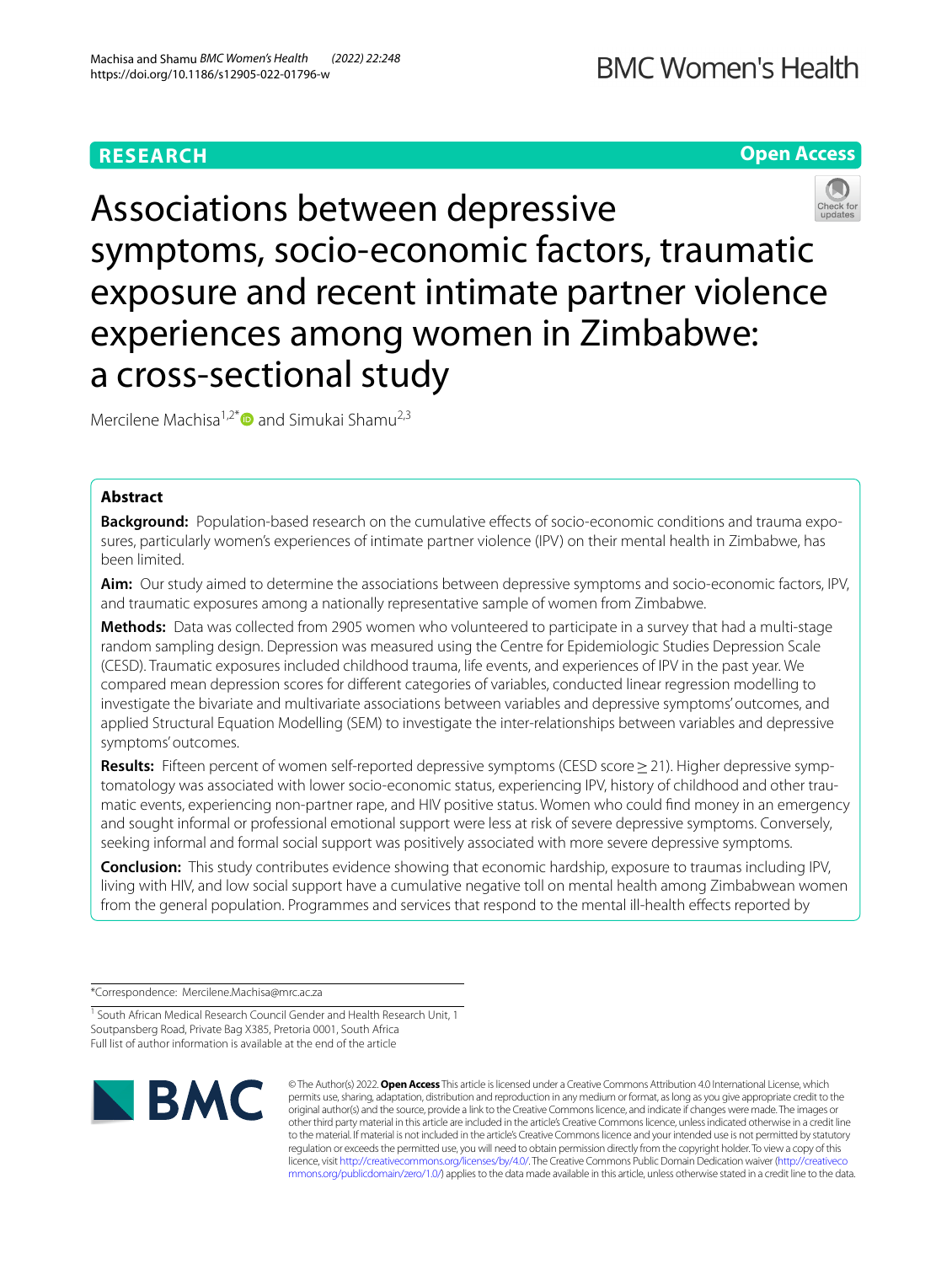Zimbabwean women and prevention interventions that tackle the multiple risk factors for depression that we have identifed must be prioritised.

**Keyword:** Depression, Intimate partner violence, Childhood trauma, Social support, Food insecurity, Women

# **Background**

Depression is a leading contributor to global morbidity and disability, warranting its ranking as "the most disabling mental disorder" worldwide [[1](#page-11-0)]. About 322 million people (4.4% of the global population) were estimated to have depression in 2015, and its prevalence was markedly higher in developing than developed countries  $[1, 2]$  $[1, 2]$  $[1, 2]$  $[1, 2]$ . The prevalence of depression was highest in African studies (5.4%) compared to the other regions of the world [[2\]](#page-11-1). In all regions of the world, women are disproportionately afected, more vulnerable, and report a higher prevalence of depression compared to men [[3\]](#page-11-2). Most research conducted in Zimbabwe has been done in primary health care settings, and about 25% have reported depressive symptoms [\[4](#page-11-3), [5\]](#page-11-4). Studies have shown high vulnerability to depression among women, especially during the postpartum period [[5–](#page-11-4)[7\]](#page-11-5) and among people living with HIV [\[8](#page-11-6), [9\]](#page-11-7).

Socio-economic conditions are well-established risk factors for depression, alcohol consumption, dependence, and abuse [[10\]](#page-11-8). Hence, people living in less-developed nations or those living in poorer conditions are more vulnerable to mental ill-health [\[10](#page-11-8)[–14\]](#page-11-9). Long-term exposure to stress emanating from the worries and uncertainties of living in poverty and volatile circumstances negatively afects mental health [[14\]](#page-11-9). Having lower educational attainment, being unemployed, receiving low wages, living in poor housing or overcrowded settlements, living in communities that have high incidence of community violence or having food insecurity, may exacerbate life stress and increases vulnerability to depression, anxiety, alcohol abuse and other comorbid mental disorders [[10,](#page-11-8) [12](#page-11-10)[–18](#page-12-0)]. Particularly, the uncertainties presented by socio-political or environmental factors such as confict, forced migration, economic recession, and natural disasters also threaten mental health [[15\]](#page-11-11).

Other factors that may mediate the pathways from poverty to mental ill-health include physical illness or disability. Being physically ill or disabled is associated with loss of income and livelihood uncertainties that afect the socio-economic status and may trigger depressive symptoms [[15\]](#page-11-11). Poverty and poor living conditions also negatively impact childhood development and mental health [[14\]](#page-11-9). In addition, harsh early environments and childhood trauma are associated with biological changes in the brain structure. These include the altered sensitivity of receptors, reduction in the hippocampal volume, or physical alteration of the hypothalamic–pituitary–adrenal (HPA) axis, which exacerbates the brain's vulnerability to future psychopathology such as mood and anxiety disorders [\[19](#page-12-1), [20](#page-12-2)].

Depression, alcohol abuse, and comorbid disorders are among the established consequences of traumatic exposures, including intimate partner violence (IPV) and non-partner rape experiences reported by adult women [[21–](#page-12-3)[26\]](#page-12-4). Depression is also a risk factor for women's IPV and non-partner rape re-victimisation [[21](#page-12-3), [27](#page-12-5)[–29](#page-12-6)]. Depression and alcohol abuse in adulthood are also among the long-term efects and disorders associated with omen's experiences of childhood abuse and other traumatic life exposures [[30](#page-12-7)[–36](#page-12-8)]. Moreover, histories of childhood abuse are associated with elevated risk, higher frequency and severity of IPV, and non-partner rape experiences among women. These relationships may be mediated by depression and comorbid disorders [[21–](#page-12-3)[23](#page-12-9),  $27, 30-32, 37-39$  $27, 30-32, 37-39$  $27, 30-32, 37-39$  $27, 30-32, 37-39$  $27, 30-32, 37-39$  $27, 30-32, 37-39$ . The effects of multiple trauma exposures include the interaction of post-traumatic stress disorder (PTSD)'s emotional numbing symptoms and the afective symptoms of depression. Emotional numbing symptoms lead to suppressed emotional responsiveness, internalising problems, and impede trauma-exposed women's capability to detect or respond to actual risk  $[40-43]$  $[40-43]$ . The affective symptoms of depression reduce the cognitive and afective capacity required to detect potential abusers, physical IPV triggers, or make decisions to avoid risk [\[41](#page-12-15), [44\]](#page-12-16). Features of depression such as low energy and motivation, feelings of guilt, helplessness, and hopelessness may also impede women's resolve to leave violent relationships or avoid dangerous situations [[41,](#page-12-15) [44](#page-12-16)].

The prevalence of depression and comorbid disorders are higher in communities that have greater social inequality, lower social cohesion and where its inhabitants are likely to have lower social support [\[12](#page-11-10), [13,](#page-11-12) [15](#page-11-11)]. Seeking emotional, instrumental, or informational support from a supportive and sympathetic informal network have been found to enhance victims' coping skills and mitigate the adverse mental health outcomes of IPV, including depressive symptoms [\[45–](#page-12-17)[55\]](#page-12-18). Other than mitigating the negative impacts of abuse, having higher social support reduces women's risk for IPV experiences [[45,](#page-12-17) [48](#page-12-19)]. Moreover, abused women who have a close, supportive network are also more likely to utilize formal support services that mitigate the adverse mental and other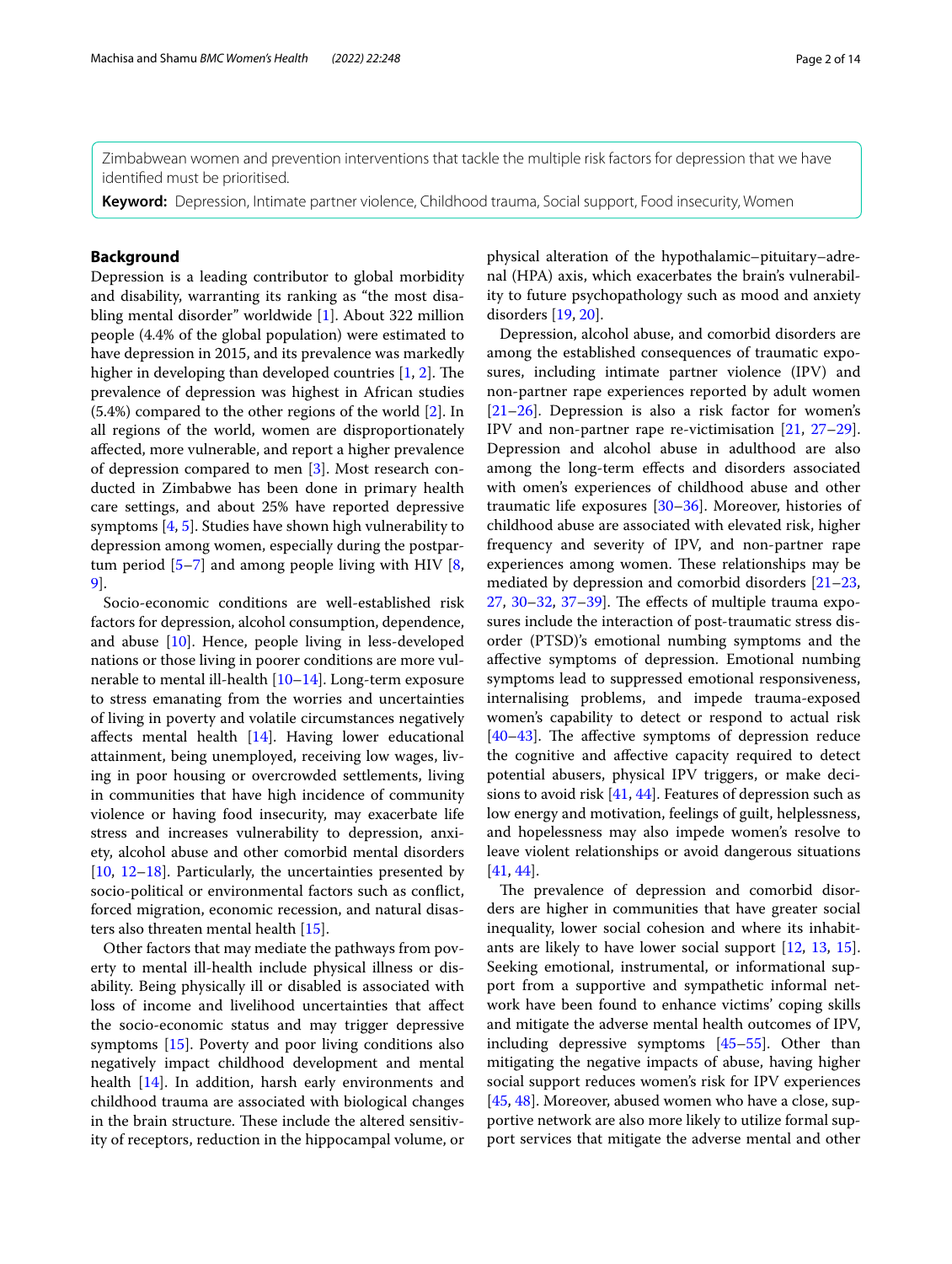efects of abuse [\[13](#page-11-12), [16,](#page-12-20) [19,](#page-12-1) [46](#page-12-21), [48,](#page-12-19) [56\]](#page-12-22). Abused women who receive both informal and formal support experience the compounded benefts evident through their recovery [[57](#page-12-23)].

Since the 2000s', Zimbabwe's formal economy slumped, giving way to marked negative socio-economic impacts on its population, which include worsening unemployment rates, higher rates of poverty, food insecurity, and reliance on the informal economy for livelihoods [\[58](#page-12-24)]. The mental health impacts of the poor socio-economic conditions on women were documented in studies that have been conducted among localised and facility-based samples of pregnant women and those living with HIV [[4,](#page-11-3) [6](#page-11-13)]. Some studies have shown an increased prevalence of women's experiences of IPV in the past decade and attributed this to women's lower levels of economic autonomy and household decision-making  $[6, 59-61]$  $[6, 59-61]$  $[6, 59-61]$  $[6, 59-61]$ . Notwithstanding, research exploring the cumulative efects of socio-economic conditions and trauma exposures on both mental ill-health and women's experiences of IPV using population-based samples in Zimbabwe has been limited. We aimed to determine the associations and inter-relationships between depressive symptoms and socio-economic factors, IPV, and traumatic exposures and among a nationally representative sample of women from Zimbabwe. Based on evidence generated from other studies, the study tested the following hypotheses: food insecurity, childhood, and other trauma are associated with women's experiences of IPV and mental ill-health; women's experiences of IPV co-relate with non-partner rape experience; lower social support indicators, including fnding money in emergency and support have bi-directional relationships with women's IPV experiences and mental-ill health.

# **Methods**

#### **Survey design and sampling**

The study is a secondary analysis of data collected through a nationally representative cross-sectional survey conducted in 2012 in Zimbabwe [[62](#page-13-1)]. A multi-stage random sampling method was used. Firstly, districts were selected from the 10 provinces list using a proportionate to size method. From the selected districts 225 enumeration areas, which are defned as the smallest geographic units for which census information is aggregated [\[12](#page-11-10)], were selected [\[62\]](#page-13-1). In each selected enumeration area, 20 households were selected. In each selected household, only one eligible adult woman, normally resident in the selected household, defned as one who slept at least four nights a week in the household, was randomly selected for participation [\[62](#page-13-1)]. Women who were visitors in selected households or intoxicated or not in a mental state to complete questionnaires were excluded [\[62](#page-13-1)]. The study recruited 3274 women in selected households. The survey's overall response rate was  $78\%$  [[62,](#page-13-1) [63](#page-13-2)]. For this secondary analysis we included women who had complete data for the depressive symptoms' outcome (*N*=2905), and we excluded those whose data from the measurement of any of the 20 Centre for Epidemiologic Studies Depression Scale (CESD) items was incomplete or missing  $(N=369)$ .

## **Ethical considerations**

The household survey was conducted by Gender Links, a regional non-governmental organisation in collaboration with and approved by the Government of Zimbabwe's Ministry of Women Afairs, Gender and Community Development (MWAGCD)  $[62]$  $[62]$ . The first author oversaw the design and implementation of the study [\[62](#page-13-1)]. All participants provided written informed consent before participating. The World Health Organisation's (WHO) Ethical guidelines and Safety Recommendations for conducting violence against women (VAW) research were followed [[64\]](#page-13-3). To ensure participant safety, participants were assured of confdentiality and took the survey in privacy. Female research assistants were trained to detect participant distress and provided referral information about local psychosocial support services [[62](#page-13-1)].

### **Data collection**

Based on the WHO's Ethical and Safety Recommendations for Research on Domestic Violence against Women and to facilitate participant disclosure of violence experiences, female research assistants were trained to collect the data [[62,](#page-13-1) [64\]](#page-13-3). Accredited professional translators were contracted to translate the questionnaire into local languages. The translated questionnaires were tested and validated with the inputs of local technical experts and the research assistants during training [[62\]](#page-13-1). Participants self-completed a structured survey questionnaire which was loaded on personal digital assistants (PDAs), and the researchers assisted if needed  $[62]$  $[62]$ . The participants completed the survey in their language of preference i.e., in either English, Shona, or Ndebele [\[62](#page-13-1)].

## **Variable measurement**

Depressive symptoms were measured using the selfreport and 20-item CESD (Cronbach's alpha=0.88). Responses to items were " $0=$ Rarely or none of the time (0),  $1 =$  Some or a little of the time (1–2 days),  $2 =$ Moderate amount of time  $(3-4 \text{ days})$  and  $3=$ Most or all of the time  $(5-7 \text{ days})$  [\[65](#page-13-4)]. In addition, we created a continuous CES-D score by summing up responses to items (Range 0–60) and used this as the primary outcome of all analyses. Higher scores were indicative of more severe depressive symptoms (Additional fle [1\)](#page-11-14).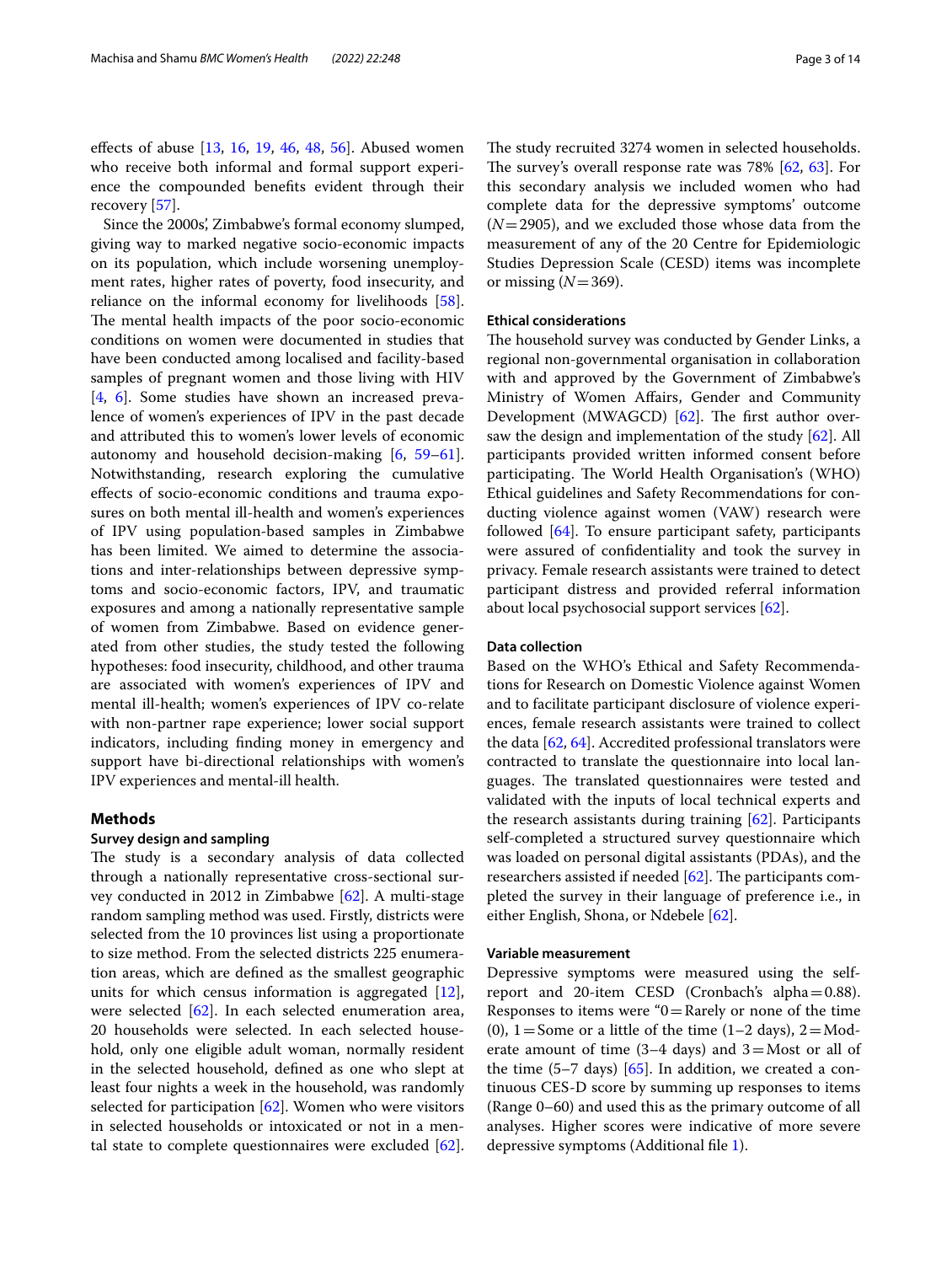Women's experiences of emotional, sexual, physical, economic, and IPV and non-partner rape were measured using an adapted and pretested version of the WHO Multi-Country Study on Women's Health and Domestic Violence: Core Questionnaire and WHO Instrument—Version 9 designed for use in developing countries [\[63](#page-13-2)]. Sexual IPV experience was measured by three items which included being forced by a man to have sex or perform sexual acts against one's consent by using physical force or other means by a current or previous intimate partner. Physical IPV experience was measured by fve acts of violence, including being slapped, pushed, kicked, hit, dragged, choked, beaten, burnt, threatened with a weapon, or having dangerous objects thrown at by a current or previous male intimate partner. Emotional IPV experience was measured by six items that include a male partner insulting or making a woman feel bad, making threats to hurt, scaring, intimidating, humiliating her in public, not allowing her to see friends, and bringing his girlfriends or other sexual partners home. Economic violence was measured by four items, including being forbidden to work, having earnings taken, not being given money for home essentials when the male partner could provide, or the male partner taking the woman's earnings. Experience of IPV in the past 12 months was measured using a follow-up question to each set of items as follows: "Have any of these things happened in the past 12 months?" We created a three-category past year IPV experience: (0) No IPV experience, (2) experience of economic with physical, sexual, or emotional IPV (3) experience of physical, sexual, or emotional but without economic IPV experience.

Childhood abuse experience was measured through fourteen items of a modifed version of the short form of the Childhood Trauma Questionnaire (CTQ) (Cron-bach alpha=0.75) [[66](#page-13-5)]. Possible responses to items were 1=Never, 2=Sometimes, 3=Often and  $4=$ Very often [[66\]](#page-13-5). We created a continuous childhood abuse score by summing up the response items (Range 14–56). A score greater than 14 was indicative of childhood abuse experience. We created a binary category of no childhood abuse (score  $\leq$  14) and any childhood abuse experience  $(score>15)$ .

Experience of other traumatic life events was measured through 10 items adapted from the Life Events Checklist from the PTSD Checklist [\[67](#page-13-6)]. Trauma events included being imprisoned, experiencing civil unrest or war, being seriously injured and requiring hospitalization, being close to death, witnessing the murder of a family member, friend or stranger, unnatural death of a family member or friend, being tortured, robbed, hijacked or kidnapped. Responses to items were either  $0=$ no or  $1=$ yes. We created a continuous life events score by summing up the response items (Range 0–10). We used the traumatic live events score to create a binary trauma variable of no trauma exposure (score=0) and any trauma exposure (score  $\geq$  1). Participants' alcohol consumption in the past year was also measured using one item of the Alcohol Use Disorder Identifcation Test (AUDIT) scale i.e. "Have you drunk alcohol in the past 12 months?" [\[68](#page-13-7)].

Data was collected on the demographic indicators, which included age group, number of children, and level of education attained. Socio-economic data were collected, and this included earning income in the past year and food insecurity. Indicators for social support which were measured included the participants'ability to fnd money in an emergency. Women were also asked about their help-seeking when dealing with emotional difficulties—i.e., whether they had sought help from family members, friends, or other people in their social network and whether they had sought professional help from a counsellor, doctor, psychologist, or any other formal service provider. Women were also asked whether they had tested for HIV, collected their results, and self-reported their HIV test results.

## **Data analysis**

We conducted analyses in Stata version 16 and used svy: commands which took into account the survey's multistage sample design. We compared the mean depression scores for dichotomous variables using the t tests and mv test syntax codes for variables with more than two categories. We used linear regression modelling to investigate the bivariate and multivariate associations between depressive symptoms and explanatory factors. Only explanatory factors that had a p-value less than 0.2 in bivariate analyses were included in the multivariate regression models [\[69\]](#page-13-8). We used a stepwise backward elimination approach to eliminate non-signifcant associations until we obtained the fnal model, which was par-simonious [\[69](#page-13-8)].

We used structural equation modelling (SEM) with maximum likelihood estimation to investigate the interrelationships of depression and explanatory factors. For our apriori-hypothesis, we assumed direct paths between explanatory variables and the primary outcome of depressive scores based on the results of the multivariate regression model—i.e. education, food insecurity, trauma factors, HIV positive status had efects on depressive scores. We also hypothesized paths between explanatory factors as guided by literature cited in the introduction section i.e. food insecurity, childhood and other trauma have efects on IPV, IPV co-relates with non-partner rape, lower social support indicators, including fnding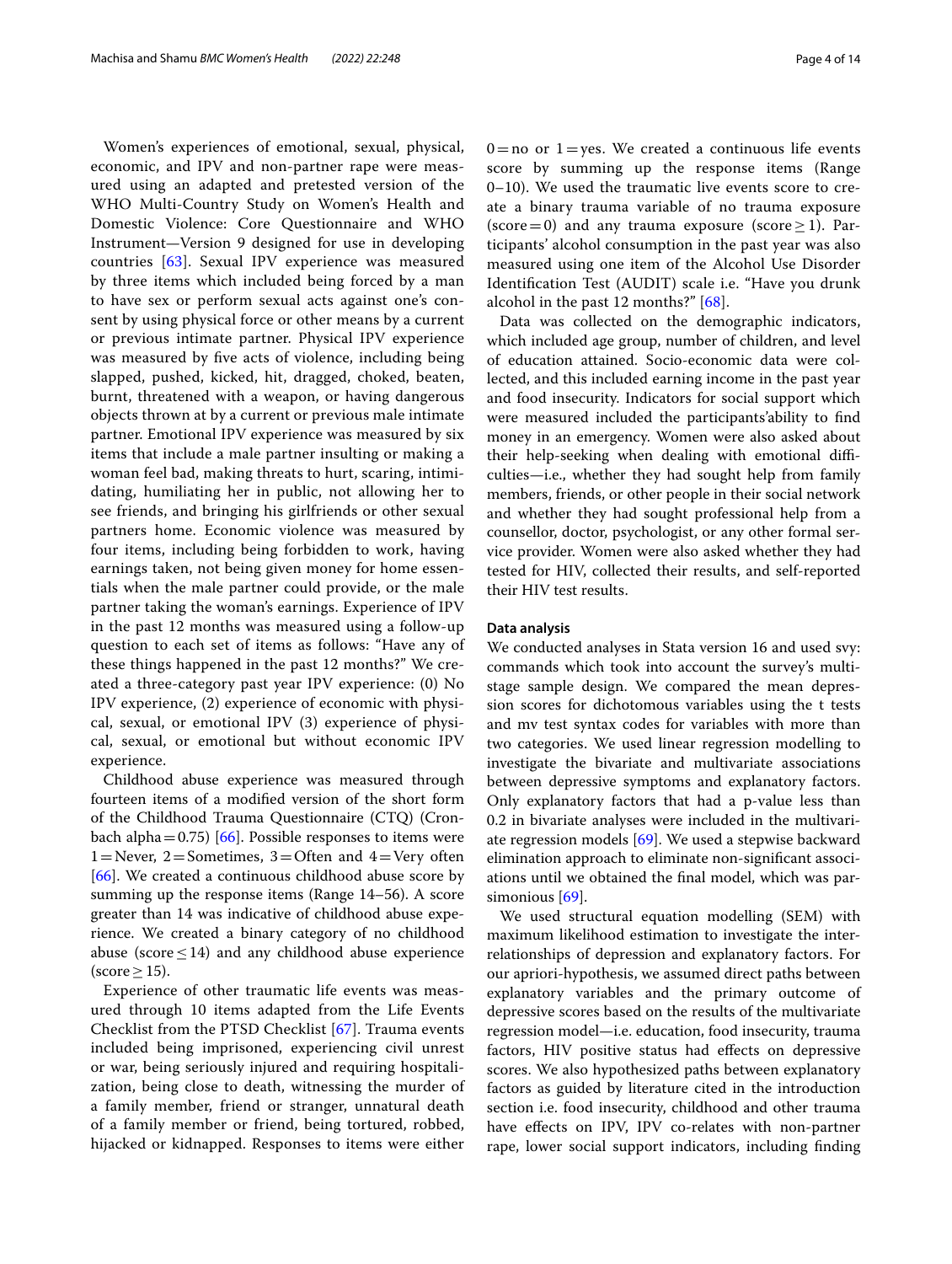money in an emergency and support have bi-directional

relationships with IPV. We specifed model paths and allowed the errors of indicator variables to co-vary when the covariance improved the model ft and was theoretically justifable [\[70](#page-13-9)]. We estimated the SEM model and tested for the goodness of ft of the model by assessing the Comparative Fit Index and the Root mean squared error of approximation (RMSEA) [[70,](#page-13-9) [71\]](#page-13-10).

# **Results**

## **Study population characteristics**

Table [1](#page-5-0) illustrates the description of the sample including by depressive symptoms. A total of 40.6% were under 30 years, while almost a quarter were aged  $45 + \text{years}$ . Slightly more than half of the sample had only primary education as their highest level of education, with only 1 in 20 having gone through tertiary education. The data shows that significant proportions of women were economically challenged based on our three measures of socio-economic status: 42% reported food insecurity, 78% had not engaged in any activity to earn income in the past year and they had relatively low instrumental social support, and 75% would find it difficult or very difficult to find money in an emergency. Regarding social support, about twothirds of women had sought emotional social support: 44% sought either informal or professional emotional support and 22% sought both informal and formal social support. Slightly over a quarter (26%) of women had experienced IPV in the past year, 87% experienced some childhood trauma, and 47% had experienced other traumatic life events. Almost similar proportions of women experienced non-partner rape in their lifetime (6.8%) or self-reported an HIV-positive status  $(6.1\%).$ 

The mean depression score for all participants was 12.9 [95%CI (12.35, 13.38)], and 15.4% had a depressive symptom score of 21 or higher. Table [1](#page-5-0) shows the mean depressive symptoms score disaggregated by education levels, food security, earning income, fnding money in emergencies and experiences of childhood abuse, nonpartner rape, IPV or other trauma, HIV status, and seeking emotional support. Being food secure, having earned an income, and having relative ease of fnding money in an emergency were independently protective of higher depressive symptom scores (*p* < 0.05). History of childhood or other trauma, lifetime non-partner rape, or any IPV in the past year were independently associated with increased depressive symptom scores. Women who self-reported a positive HIV status were more likely to have higher depressive symptom scores compared to those who did not  $(p < 0.05)$ . Women's use of either or both informal and formal support was associated with higher depressive symptoms score  $(p < 0.05)$ .

Table [2](#page-7-0) shows the results from multivariate linear regression analysis. Women who attained secondary or tertiary education had an increased risk of higher depressive symptom scores compared to those who had primary or no education. Women who experienced IPV in the past year or non-partner rape were more likely to have higher depressive symptom scores compared to women who did not experience IPV. The strength of the association was greater for women who experienced IPV forms, including economic IPV compared to those who experienced IPV but not of economic nature. Having experienced childhood or other traumas also increased women's risk of depressive symptoms. Women who tested HIV- positive were more likely to score higher depressive symptom scores compared to women who were HIV-negative or who did not know their status. Women who sought emotional support were more likely to have higher depressive symptom scores compared to women who did not seek emotional support. Women who found it easy to fnd money in an emergency were less likely to have high depressive symptom scores compared to those who found it difficult.

The SEM model had good fit to the data (TLI=0.988;  $CFI = 0.972$ ; RMSEA = 0.018). Figure [1](#page-7-1) and Tables [3](#page-8-0) and [4](#page-10-0) show the inter-relationships of variables among women from SEM analysis. Other trauma, IPV, nonpartner rape, childhood abuse, and HIV status had strong direct efects on depressive symptoms. Food insecurity also directly impacted on depressive symptoms. The indirect effects of education level, income, HIV status, childhood, and other life trauma on depression were moderated by instrumental social support and emotional help-seeking. Instrumental social support impacted on food security. Violent and traumatic experiences, including partner violence, non-partner rape, and childhood abuse had impacts on women's engagement in income-generating activities.

## **Discussion**

Our study aimed to investigate individual-level factors that were associated with depressive symptoms among a nationally representative sample of women from Zimbabwe. We found that many Zimbabwean women lived in circumstances of economic deprivation: 50% of the sampled women had only a primary education or less, 42% reported food insecurity, 78% had not engaged in activity to earn income in the past year and 75% would find it difficult or very difficult to fnd a low sum of money in an emergency. We found a relatively high prevalence of women's experience of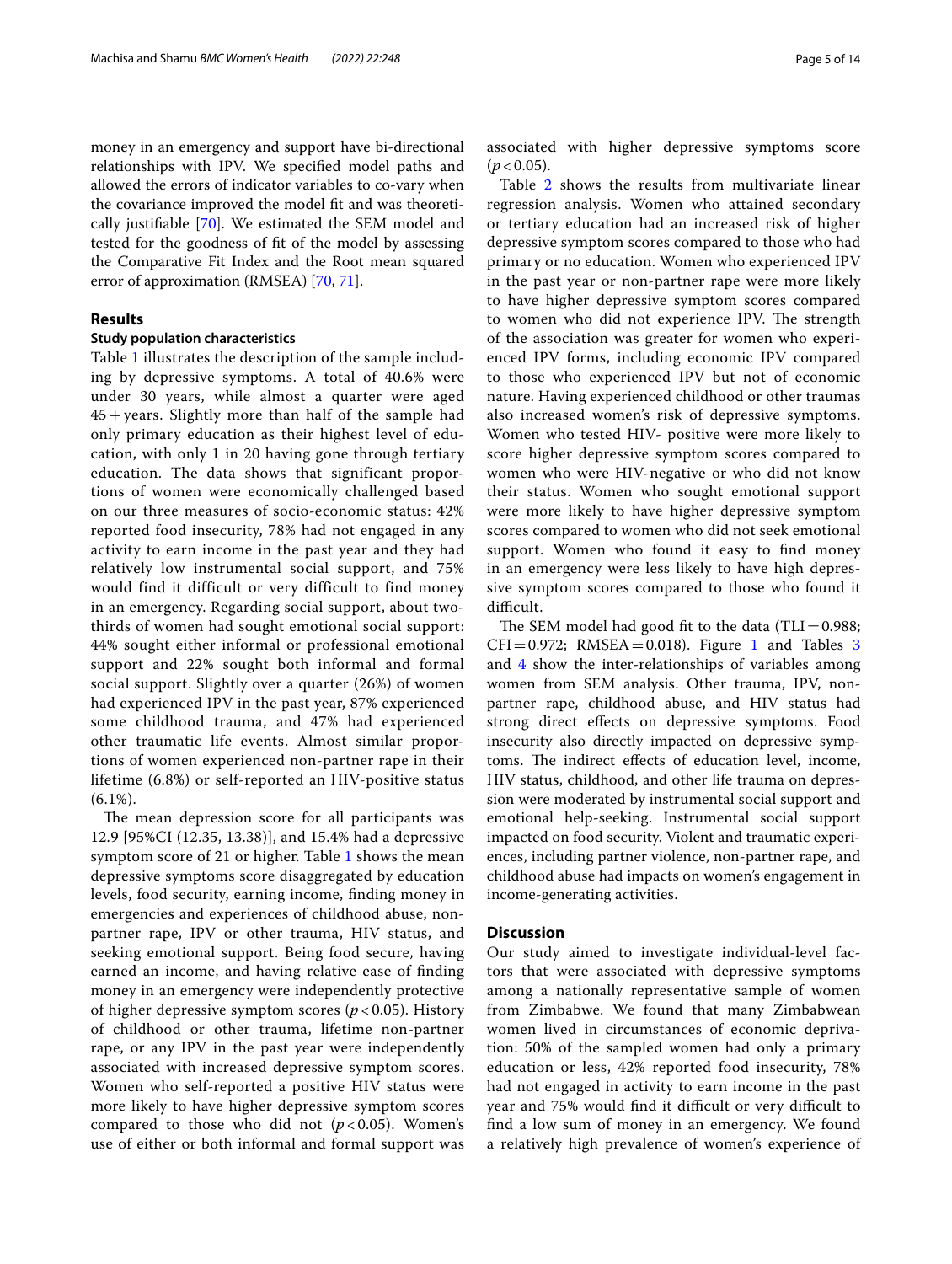<span id="page-5-0"></span>

| $\overline{\phantom{a}}$                                                                                                        |
|---------------------------------------------------------------------------------------------------------------------------------|
|                                                                                                                                 |
|                                                                                                                                 |
|                                                                                                                                 |
| $\frac{1}{2}$                                                                                                                   |
| ١                                                                                                                               |
| -<br>2<br>2<br>2<br>2                                                                                                           |
|                                                                                                                                 |
|                                                                                                                                 |
|                                                                                                                                 |
|                                                                                                                                 |
|                                                                                                                                 |
|                                                                                                                                 |
|                                                                                                                                 |
|                                                                                                                                 |
|                                                                                                                                 |
|                                                                                                                                 |
|                                                                                                                                 |
|                                                                                                                                 |
|                                                                                                                                 |
|                                                                                                                                 |
|                                                                                                                                 |
|                                                                                                                                 |
|                                                                                                                                 |
|                                                                                                                                 |
| $\ddot{\phantom{a}}$                                                                                                            |
|                                                                                                                                 |
|                                                                                                                                 |
|                                                                                                                                 |
|                                                                                                                                 |
|                                                                                                                                 |
|                                                                                                                                 |
|                                                                                                                                 |
| $\overline{ }$                                                                                                                  |
| ١                                                                                                                               |
| ١                                                                                                                               |
|                                                                                                                                 |
|                                                                                                                                 |
|                                                                                                                                 |
|                                                                                                                                 |
|                                                                                                                                 |
|                                                                                                                                 |
|                                                                                                                                 |
| エナコン りょうこう こうごう フィック こうこうこう キュクシス 非二ク こうごう クラキュラ りょうこう こうこうしょう うりこうりょう うっか アート・ラン しょうこう こうこうこう こうこうこう こうこうこう<br>デリニアアリコン ハリンソリー |
|                                                                                                                                 |
|                                                                                                                                 |
|                                                                                                                                 |
|                                                                                                                                 |
| ׅ֖֖֖֖֖֖֖֖ׅ֖ׅׅׅׅׅׅׅׅׅׅׅׅׅ֖֧ׅ֖֧֪ׅ֖֧֧ׅ֖֚֚֚֚֚֚֚֚֚֚֚֚֚֚֚֚֚֡֡֬֝֝֞֝֝֝֞֞֞֞֞֝֞֞֞֞֝֬֝֞֞֞֝֝֬֝֞֞֞֞֝֝֬֝֝֞֝֞֝֝֬                               |
| )<br>  NN DN DN DN DN                                                                                                           |
|                                                                                                                                 |
|                                                                                                                                 |
|                                                                                                                                 |
|                                                                                                                                 |
|                                                                                                                                 |
| ŧ                                                                                                                               |
| d<br>֧֧֦֧֦֕                                                                                                                     |
|                                                                                                                                 |

| Variable                                     | Total |       | Mean depression score comparison |             |       |        | <b>Bivariate regression</b> |         |         |          |  |
|----------------------------------------------|-------|-------|----------------------------------|-------------|-------|--------|-----------------------------|---------|---------|----------|--|
|                                              | z     | ৡ     | depression<br>Mean<br>score      | 95% CI      |       | Pvalue | Coefficient                 | 95% CI  |         | PValue   |  |
| Age                                          |       |       |                                  |             |       |        |                             |         |         |          |  |
| 8-24 years                                   | 624   | 21.48 | 1237                             | <b>1.59</b> | 3.15  | 0.316  | 1,00                        |         |         |          |  |
| 25-39 years                                  | 1382  | 47.57 | 3.04                             | 12.46       | 3.63  |        | 0.68                        | $-0.16$ | 1.52    | 0.114    |  |
| $40 + y$ eas                                 | 899   | 30.95 | 12.94                            | 2.06        | 3.81  |        | 0.57                        | $-0.42$ | 1.56    | 0.258    |  |
| Primary school education and lower           | 1479  | 50.91 | 12.99                            | 2.26        | 3.73  | 0.06   | 00.1                        |         |         |          |  |
| Secondary education                          | 1275  | 43.89 | 12.54                            | 1.94        | 3.14  |        | $-0.46$                     | $-1.29$ | 0.38    | 0.282    |  |
| Tertiary education                           | 151   | 5.20  | 4.34                             | 2.92        | 5.77  |        | 1.35                        | $-0.24$ | 2.94    | 0.096    |  |
| Food insecure                                | 1,219 | 41.96 | 3.48                             | 12.92       | 14.05 | 0.002  | 1.00                        |         |         |          |  |
| Food secure                                  | 1,686 | 58.04 | 12.42                            | 12.01       | 12.83 |        | $-1.07$                     | $-1.89$ | $-0.24$ | 0.011    |  |
| No income                                    | 2,261 | 77.83 | 12.65                            | 12.26       | 13.04 | 0.017  | 1.00                        |         |         |          |  |
| Income                                       | 644   | 22.17 | 13.63                            | 2.95        | 14.32 |        | 0.98                        | 0.06    | 1.90    | 0.037    |  |
| Instrumental support-Difficult to find money | 2,193 | 75.49 | 3.17                             | 2.76        | 13.57 | 0.002  | 1.00                        |         |         |          |  |
| Instrumental support-Easy to find money      | 712   | 24.51 | 1.94                             | 1.36        | 2.52  |        | 1.23                        | $-2.06$ | $-0.39$ | 0.004    |  |
| Currently not in relationship                | 585   | 20.14 | 2.98                             | 2.06        | 13.90 | 0.096  | 1.00                        |         |         |          |  |
| Not cohabiting with partner                  | 478   | 16.45 | 13.65                            | 2.64        | 14.66 |        | 0.67                        | $-0.56$ | 1.90    | 0.285    |  |
| Cohabiting with partner                      | 1842  | 63.41 | 12.62                            | 2.07        | 13.18 |        | $-0.35$                     | $-1.29$ | 0.58    | 0.456    |  |
| No IPV past year                             | 2151  | 74.04 | 11.78                            | 11.22       | 12.33 | 0.0001 | 00.1                        |         |         |          |  |
| Economic IPV & other forms past year         | 384   | 13.22 | 7.14                             | 16.04       | 18.23 |        | 5.36                        | 4.21    | 6.51    | < 0.0001 |  |
| Other forms and no economic IPV past year    | 370   | 12.74 | 4.76                             | 3.76        | 15.75 |        | 2.98                        | 1.92    | 4.04    | 0.0001   |  |
| No trauma exposure                           | 1,554 | 53.49 | 10.18                            | 9.77        | 10.58 | 0.0001 | 00.1                        |         |         |          |  |
| Trauma exposure                              | 1,351 | 46.51 | 15.96                            | 5.45        | 16.47 |        | 5.79                        | 4.94    | 6.63    | & 0.0007 |  |
| No childhood abuse                           | 390   | 13.43 | 8.800                            | 8.05        | 9.55  | 0.0001 | 1.00                        |         |         |          |  |
| Any childhood abuse                          | 2515  | 86.57 | 13.50                            | 3.13        | 3.86  |        | 4.70                        | 3.74    | 5.65    | 0.0001   |  |
| No lifetime non-partner rape                 | 2,707 | 93.18 | 12.60                            | 2.26        | 2.94  | 0.0001 | 1.00                        |         |         |          |  |
| Lifetime partner rape                        | 198   | 6.82  | 6.57                             | 4.91        | 8.24  |        | 3.98                        | 2.14    | 5.81    | < 0.0001 |  |
| No alcohol consumption past year             | 2659  | 91.53 | 12.70                            | 12.35       | 3.05  | 0.0017 | 0.00                        |         |         |          |  |
| Alcohol consumption past year                | 246   | 8.47  | 4.64                             | 3.41        | 5.88  |        | 1.94                        | 0.64    | 3.25    | 0.004    |  |
| No boyfriend/husband                         | 585   | 20.14 | 12.98                            | 12.06       | 13.90 | 0.223  | 1.00                        |         |         |          |  |
| Partner no alcohol consumption past year     | 1330  | 45.78 | 12.55                            | 11.94       | 13.17 |        | $-0.43$                     | $-1.40$ | 0.54    | 0.387    |  |
| Partner alcohol consumption past year        | 990   | 34.08 | 13.22                            | 12.48       | 13.95 |        | 0.24                        | $-0.79$ | 1.27    | 0.649    |  |
|                                              |       |       |                                  |             |       |        |                             |         |         |          |  |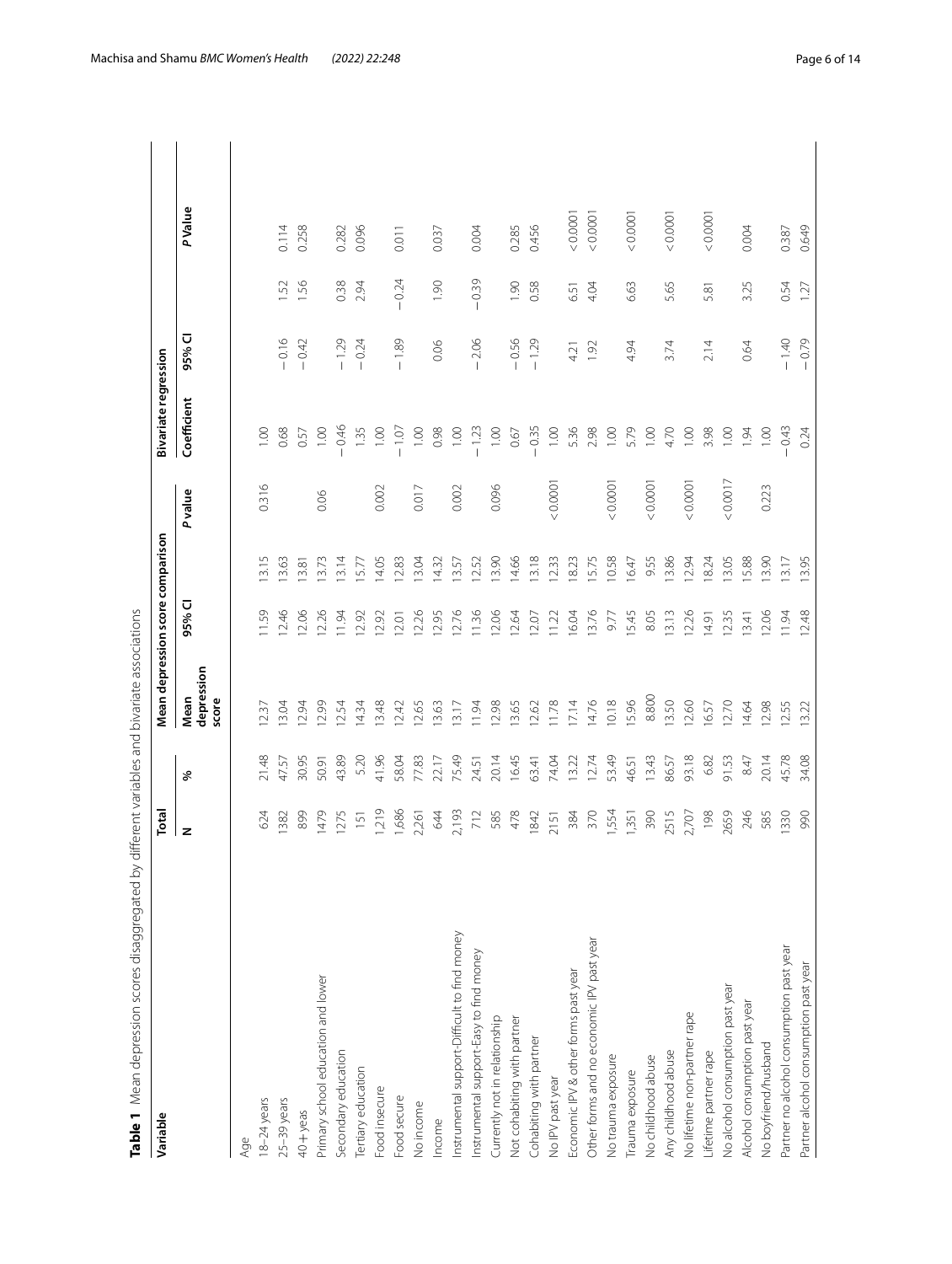| ۹<br>r |
|--------|
| г      |
|        |
|        |
|        |

| Variable                                                | Total |       | Mean depression score comparison |        |       |        | Bivariate regression |        |      |               |
|---------------------------------------------------------|-------|-------|----------------------------------|--------|-------|--------|----------------------|--------|------|---------------|
|                                                         |       | ℅     | depression<br>Mean<br>score      | 95% CI |       | Pvalue | Coefficient          | 95% CI |      | <b>PValue</b> |
| No help sought                                          | 990   | 34.08 | 11.60                            | 10.78  | 12.43 | 0.0001 | $\frac{0}{100}$      |        |      |               |
| Sought informal or professional emotional support       | 1274  | 43.86 | 13.38                            | 12.79  | 13.96 |        | 1.77                 | 0.90   | 2.65 |               |
| Sought both informal and professional emotional support | 641   | 22.07 | 13.79                            | 12.85  | 14.74 |        | 2.19                 | 00.1   | 3.38 | 0.0001        |
| HIV status undisclosed                                  | 2728  | 93.91 | 12.59                            | 12.25  | 12.92 | 0.0001 | $\frac{0}{2}$        |        |      |               |
| HIV positive self-reported                              | 177   | 6.09  | 17.17                            | 15.30  | 19.03 |        | 4.58                 | 2.68   | 6.48 | 0.0001        |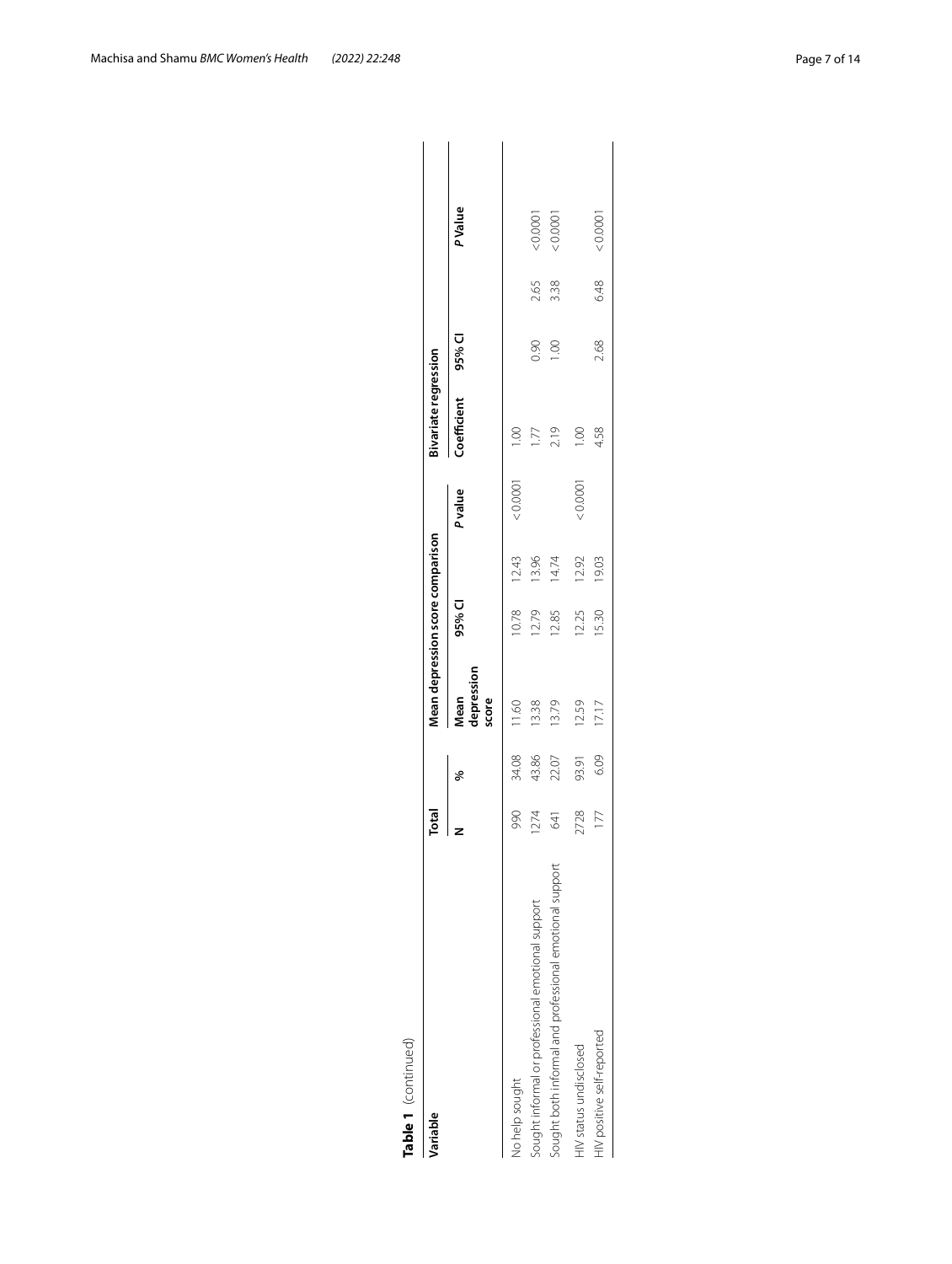|                                                | Coef    | 95%CI   |      | P value  |
|------------------------------------------------|---------|---------|------|----------|
| Primary school education and lower             | 1.00    |         |      |          |
| Secondary education                            | 0.04    | $-0.72$ | 0.79 | 0.92     |
| Tertiary education                             | 1.90    | 0.35    | 3.45 | 0.016    |
| Food secure                                    | $-0.69$ | $-1.51$ | 0.12 | 0.095    |
| Income past year                               | 0.07    | $-0.77$ | 0.91 | 0.876    |
| Easy to find money in emergency                | $-0.80$ | $-1.60$ | 0.00 | 0.05     |
| No IPV past year                               | 1.00    |         |      |          |
| Economic IPV & other forms past year           | 3.96    | 2.92    | 5.00 | < 0.0001 |
| Other forms and no economic IPV past year      | 2.07    | 1.09    | 3.06 | < 0.0001 |
| Other trauma exposure                          | 4.96    | 4.19    | 5.73 | < 0.0001 |
| Any childhood abuse                            | 2.61    | 1.67    | 3.54 | < 0.0001 |
| Any lifetime non-partner rape                  | 2.29    | 0.54    | 4.04 | 0.01     |
| $HIV + self-report$                            | 3.25    | 1.45    | 5.06 | < 0.0001 |
| No help sought                                 | 1.00    |         |      |          |
| Sought either informal or professional support | 0.83    | 0.03    | 1.63 | 0.042    |
| Sought both informal and professional support  | 1.05    | 0.02    | 2.09 | 0.046    |

<span id="page-7-0"></span>**Table 2** Multivariate linear regression model for factors associated with depressive symptoms scores



<span id="page-7-1"></span>IPV in the past year compared to what was reported in studies that have used similar methods elsewhere in the Southern African region  $[72-74]$  $[72-74]$ . The prevalence of IPV in this violence against women-focused survey was

comparable to that found in the most recent omnibus Zimbabwe Demographic Health Survey [[59,](#page-12-25) [75](#page-13-13)]. We also found high reporting of childhood traumas and other adult traumas. Moreover, our study confrmed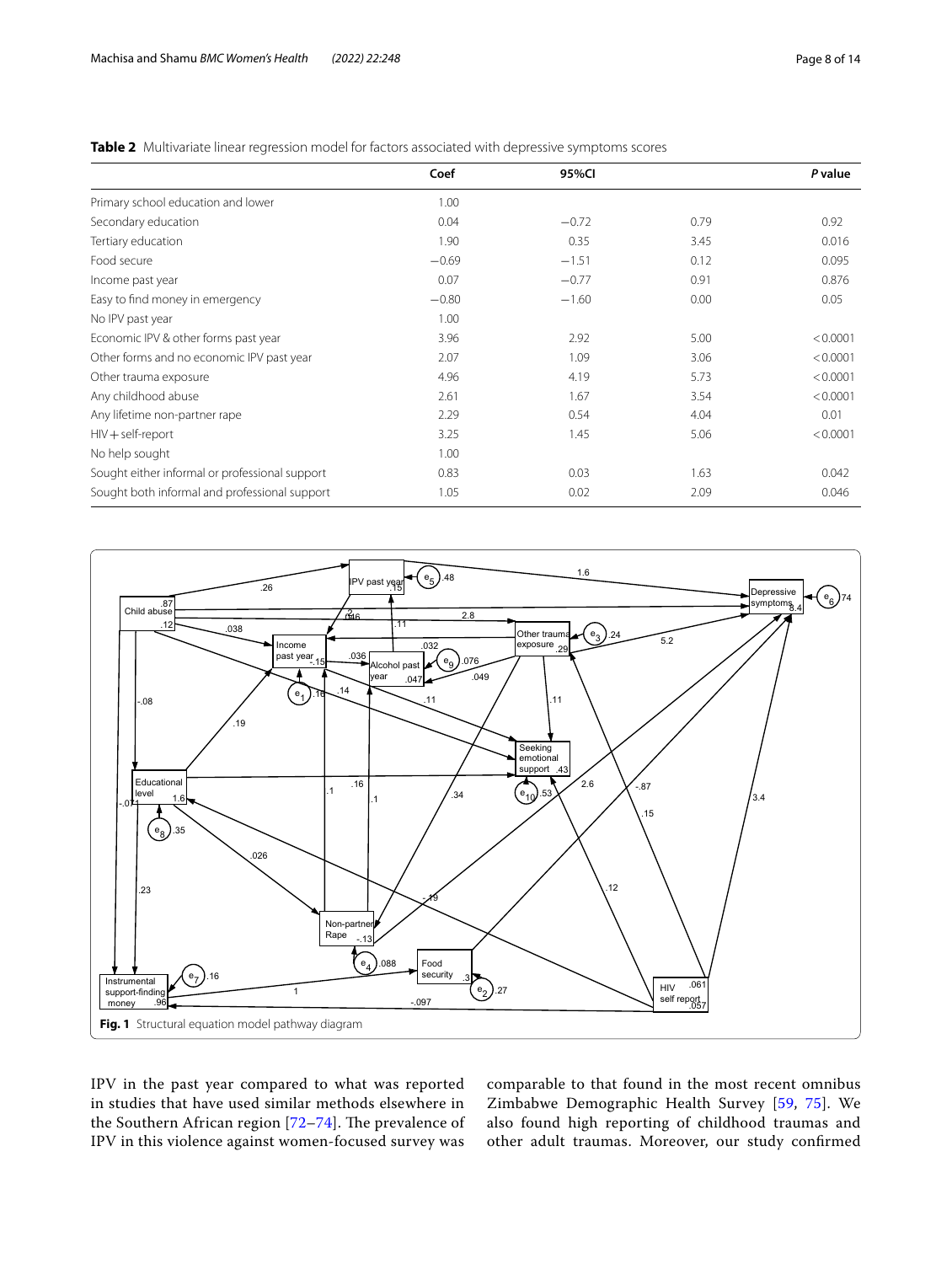<span id="page-8-0"></span>

| Table 3 SEM model statistical output |               |          |          |        |                  |          |          |        |                      |          |          |          |
|--------------------------------------|---------------|----------|----------|--------|------------------|----------|----------|--------|----------------------|----------|----------|----------|
| Structural                           | Direct effect | 'n       |          |        | Indirect effects |          |          |        | <b>Total effects</b> |          |          |          |
|                                      | Coef          | 95% CI   |          | P > Z  | Coef             | 95% CI   |          | P > Z  | Coef                 | 95% CI   |          | P > z    |
| Depressive symptoms                  |               |          |          |        |                  |          |          |        |                      |          |          |          |
| + Income past year                   | 0.000         |          |          |        | 0.006            | 0.000    | 0.013    | 0.065  | 0.006                | 0.000    | 0.013    | 0.065    |
| Alcohol past year                    | 0.000         |          |          |        | 0.175            | 0.023    | 0.326    | 0.024  | 0.175                | 0.023    | 0.326    | 0.024    |
| ← Food secure                        | $-0.868$      | $-1.505$ | $-0.231$ | 0.008  | 0.000            |          |          |        | $-0.868$             | $-1.505$ | $-0.231$ | 0.008    |
| ← Other trauma exposure              | 5.158         | 4.520    | 5.795    | 0.0001 | 0.908            | 0.356    | 1.459    | 0.001  | 6.065                | 5.235    | 6.896    | 0.0001   |
| ← IPV past year                      | 1.555         | 1.104    | 2.007    | 0.0001 | 0.000            | 0.000    | 0.001    | 0.082  | 1.555                | 1.104    | 2.007    | < 0.0001 |
| ← Instrumental support-finding money | 0.000         |          |          |        | $-0.893$         | $-1.558$ | $-0.228$ | 0.008  | $-0.893$             | $-1.558$ | $-0.228$ | 0.008    |
| ← Educational level                  | 0.000         |          |          |        | $-0.137$         | $-0.297$ | 0.024    | 0.095  | $-0.137$             | $-0.297$ | 0.024    | 0.095    |
| <- Non-partner rape                  | 2.589         | 1.340    | 3.839    | 0.0001 | 0.019            | 0.001    | 0.037    | 0.037  | 2.608                | 1.359    | 3.857    | 0.0001   |
| - Childhood abuse                    | 2.794         | 1.856    | 3.732    | 0.0001 | 1.669            | 1.292    | 2.047    | 0.0001 | 4.464                | 3.489    | 5.439    | 0.0001   |
| <- HIV self-report                   | 3.436         | 2.115    | 4.757    | 0.0001 | 0.999            | 0.585    | 1.413    | 0.0001 | 4.435                | 3.068    | 5.802    | 100000   |
| Income past year                     |               |          |          |        |                  |          |          |        |                      |          |          |          |
| Alcohol past year                    | 0.000         |          |          |        | 0.005            | 0.000    | 0.010    | 0.031  | 0.005                | 0.000    | 0.010    | 0.031    |
| Other trauma exposure                | 0.032         | 0.003    | 0.061    | 0.030  | 0.036            | 0.012    | 0.060    | 0.003  | 0.068                | 0.031    | 0.105    | 0.0001   |
| <- IPV past year                     | 0.046         | 0.026    | 0.067    | 0.0001 | 0.000            | 0.000    | 0.000    | 0.136  | 0.046                | 0.026    | 0.067    | 0.0001   |
| Educational level                    | 0.192         | 0.168    | 0.217    | 0.0001 | 0.003            | 0.001    | 0.005    | 0.014  | 0.195                | 0.171    | 0.220    | 0.0001   |
| -Non-partner rape                    | 0.104         | 0.047    | 0.161    | 0.0001 | 0.001            | 0.000    | 0.001    | 0.046  | 0.105                | 0.048    | 0.162    | 0.0001   |
| <<br>Childhood abuse                 | 0.038         | 0.005    | 0.081    | 0.082  | 0.010            | $-0.006$ | 0.026    | 0.217  | 0.048                | 0.004    | 0.092    | 0.033    |
| <- HIV self-report                   | 0.000         |          |          |        | $-0.028$         | $-0.047$ | $-0.008$ | 0.005  | $-0.028$             | $-0.047$ | $-0.008$ | 0.005    |
| Alcohol past year                    |               |          |          |        |                  |          |          |        |                      |          |          |          |
| ← Income past year                   | 0.036         | 0.011    | 0.060    | 0.004  | 0.000            | 0.000    | 0.000    | 0.213  | 0.036                | 0.011    | 0.060    | 0.004    |
| ← Other trauma exposure              | 0.049         | 0.029    | 0.069    | 0.0001 | 0.038            | 0.019    | 0.058    | 0.0001 | 0.088                | 0.060    | 0.115    | 0.0001   |
| ← IPV past year                      | 0.000         |          |          |        | 0.002            | 0.000    | 0.003    | 0.014  | 0.002                | 0.000    | 0.003    | 0.014    |
| Educational level                    | 0.000         |          |          |        | 0.010            | 0.005    | 0.015    | 0.0001 | 0.010                | 0.005    | 0.015    | 0.0001   |
| <- Non-partner rape                  | 0.105         | 0.065    | 0.145    | 0.0001 | 0.004            | 0.000    | 0.007    | 0.025  | 0.108                | 0.068    | 0.148    | 100000   |
| ← Childhood abuse                    | 0.000         |          |          |        | 0.018            | 0.012    | 0.025    | 0.0001 | 0.018                | 0.012    | 0.025    | 0.0001   |
| ← HIV self-report                    | 0.000         |          |          |        | 0.011            | 0.004    | 0.018    | 0.002  | 0.011                | 0.004    | 0.018    | 0.002    |
| Emotional support                    |               |          |          |        |                  |          |          |        |                      |          |          |          |
| ← Income past year                   | 0.107         | 0.041    | 0.173    | 0.002  | 0.000            | 0.000    | 0.000    | 0.118  | 0.107                | 0.041    | 0.173    | 0.002    |
| ← Alcohol past year                  | 0.000         |          |          |        | 0.001            | 0.000    | 0.001    | 0.076  | 0.001                | 0.000    | 0.001    | 0.076    |
| ← Other trauma exposure              | 0.113         | 0.060    | 0.167    | 0.0001 | 0.007            | 0.001    | 0.013    | 0.017  | 0.121                | 0.067    | 0.174    | 0.0001   |
| ← IPV past year                      | 0.000         |          |          |        | 0.005            | 0.001    | 0.009    | 0.010  | 0.005                | 0.001    | 0.009    | 0.010    |
| ← Educational level                  | 0.157         | 0.110    | 0.203    | 0.0001 | 0.021            | 0.008    | 0.034    | 0.002  | 0.178                | 0.133    | 0.222    | 0.0001   |
| <- Non-partner rape                  | 0.000         |          |          |        | 0.011            | 0.002    | 0.020    | 0.017  | 0.011                | 0.002    | 0.020    | 0.017    |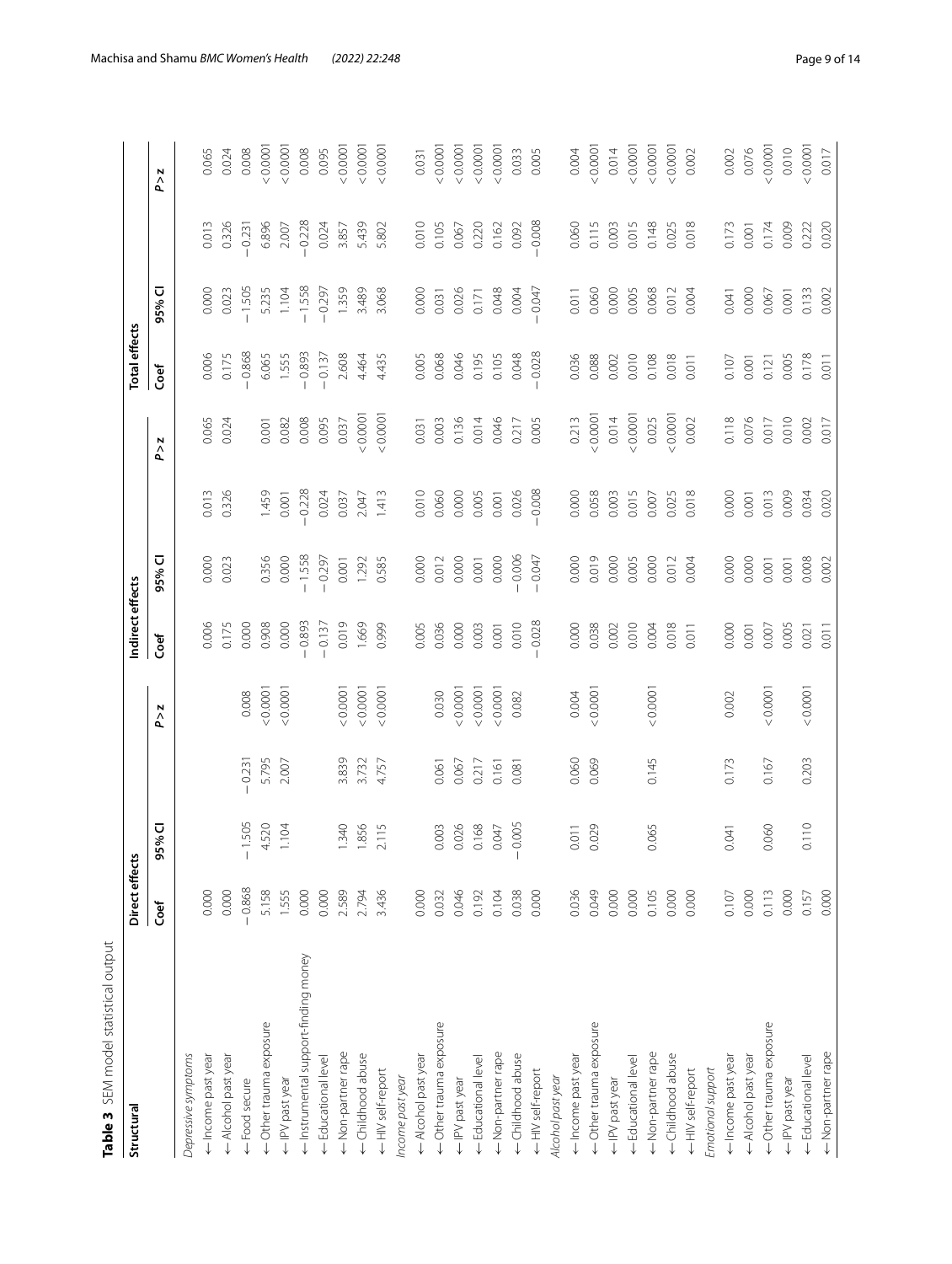| Table 3 (continued)                  |                |            |          |          |                  |          |          |          |                      |          |          |          |
|--------------------------------------|----------------|------------|----------|----------|------------------|----------|----------|----------|----------------------|----------|----------|----------|
| Structural                           | Direct effects |            |          |          | Indirect effects |          |          |          | <b>Total effects</b> |          |          |          |
|                                      | Coef           | 5% CI<br>Ō |          | P > Z    | Coef             | 95% CI   |          | P > Z    | Coef                 | 95% CI   |          | P > z    |
| - Childhood abuse                    | 0.142          | 0.063      | 0.221    | 0.0001   | 0.015            | $-0.003$ | 0.033    | 0.104    | 0.157                | 0.078    | 0.236    | 0.0001   |
| <<br>HIV self-report                 | 0.118          | 0.007      | 0.228    | 0.037    | $-0.017$         | $-0.038$ | 0.005    | 0.123    | 0.101                | $-0.011$ | 0.213    | 0.076    |
| Food secure                          |                |            |          |          |                  |          |          |          |                      |          |          |          |
| ← Instrumental support-finding money | 1.029          | 0.903      | 1.156    | 0.0001   | 0.000            |          |          |          | 1.029                | 0.903    | 1.156    | 0.0001   |
| ← Educational level                  | 0.000          |            |          |          | 0.236            | 0.208    | 0.264    | < 0.0001 | 0.236                | 0.208    | 0.264    | 0.0001   |
| ← Childhood abuse                    | 0.000          |            |          |          | $-0.092$         | $-0.133$ | $-0.050$ | 0.0001   | $-0.092$             | $-0.133$ | $-0.050$ | 0.0001   |
| ← HIV self-report                    | 0.000          |            |          |          | $-0.145$         | $-0.205$ | $-0.085$ | < 0.0001 | $-0.145$             | $-0.205$ | $-0.085$ | 0.0001   |
| Other trauma exposure                |                |            |          |          |                  |          |          |          |                      |          |          |          |
| ← Childhood abuse                    | 0.197          | 0.143      | 0.251    | 0.0001   | 0.000            |          |          |          | 0.197                | 0.143    | 0.251    | < 0.0001 |
| ← HIV self-report                    | 0.146          | 0.083      | 0.209    | 0.0001   | 0.000            |          |          |          | 0.146                | 0.083    | 0.209    | 0.0001   |
| IPV past year                        |                |            |          |          |                  |          |          |          |                      |          |          |          |
| ← Income past year                   | 0.000          |            |          |          | 0.004            | 0.000    | 0.008    | 0.055    | 0.004                | 0.000    | 0.008    | 0.055    |
| ← Alcohol past year                  | 0.112          | 0.021      | 0.204    | 0.016    | 0.000            | 0.000    | 0.000    | 0.263    | 0.112                | 0.021    | 0.204    | 0.016    |
| ← Other trauma exposure              | 0.000          |            |          |          | 0.010            | 0.001    | 0.018    | 0.025    | 0.010                | 0.001    | 0.018    | 0.025    |
| ← IPV past year                      | 0.000          |            |          |          | 0.000            | 0.000    | 0.000    | 0.072    | 0.000                | 0.000    | 0.000    | 0.072    |
| <- Educational level                 | 0.000          |            |          |          | 0.001            | 0.000    | 0.002    | 0.038    | 0.001                | 0.000    | 0.002    | 0.038    |
| Non partner rape                     | 0.000          |            |          |          | 0.012            | 0.001    | 0.023    | 0.029    | 0.012                | 0.001    | 0.023    | 0.029    |
| ← Childhood abuse                    | 0.258          | 0.184      | 0.333    | < 0.0001 | 0.002            | 0.000    | 0.004    | 0.026    | 0.261                | 0.186    | 0.335    | 0.0001   |
| <- HIV self-report                   | 0.000          |            |          |          | 0.001            | 0.000    | 0.002    | 0.058    | 0.001                | 0.000    | 0.002    | 0.058    |
| Instrumental support-finding money   |                |            |          |          |                  |          |          |          |                      |          |          |          |
| <br>Educational level                | 0.230          | 0.205      | 0.254    | &0.0001  | 0.000            |          |          |          | 0.230                | 0.205    | 0.254    | 0.0001   |
| ← Childhood abuse                    | $-0.071$       | 0.108      | $-0.033$ | 0.0001   | $-0.018$         | $-0.033$ | $-0.004$ | 0.014    | $-0.089$             | $-0.129$ | $-0.049$ | 0.0001   |
| ← HIV self-report                    | 0.097          | 0.149      | $-0.044$ | 0.0001   | $-0.044$         | $-0.065$ | $-0.023$ | 100000   | $-0.141$             | $-0.197$ | $-0.085$ | < 0.0001 |
| Educational level                    |                |            |          |          |                  |          |          |          |                      |          |          |          |
|                                      | $-0.080$       | 0.143      | $-0.017$ | 0.013    | 0.000            |          |          |          | $-0.080$             | $-0.143$ | $-0.017$ | 0.013    |
| <- HIV self-report                   | $-0.193$       | 0.283      | 0.103    | 0.0001   | 0.000            |          |          |          | $-0.193$             | $-0.283$ | $-0.103$ | < 0.0001 |
| Non partner rape                     |                |            |          |          |                  |          |          |          |                      |          |          |          |
| ← Other trauma exposure              | 0.345          | 0.212      | 0.477    | 0.0001   | 0.000            |          |          |          | 0.345                | 0.212    | 0.477    | 0.0001   |
| ← Educational level                  | 0.026          | 0.010      | 0.041    | 0.001    | 0.000            |          |          |          | 0.026                | 0.010    | 0.041    | 0.001    |
| ← Childhood abuse                    | 0.000          |            |          |          | 0.066            | 0.044    | 0.088    | 0.0001   | 0.066                | 0.044    | 0.088    | < 0.0001 |
| ← HIV self-report                    | 0.000          |            |          |          | 0.045            | 0.017    | 0.074    | 0.002    | 0.045                | 0.017    | 0.074    | 0.002    |

Table 3 (continued)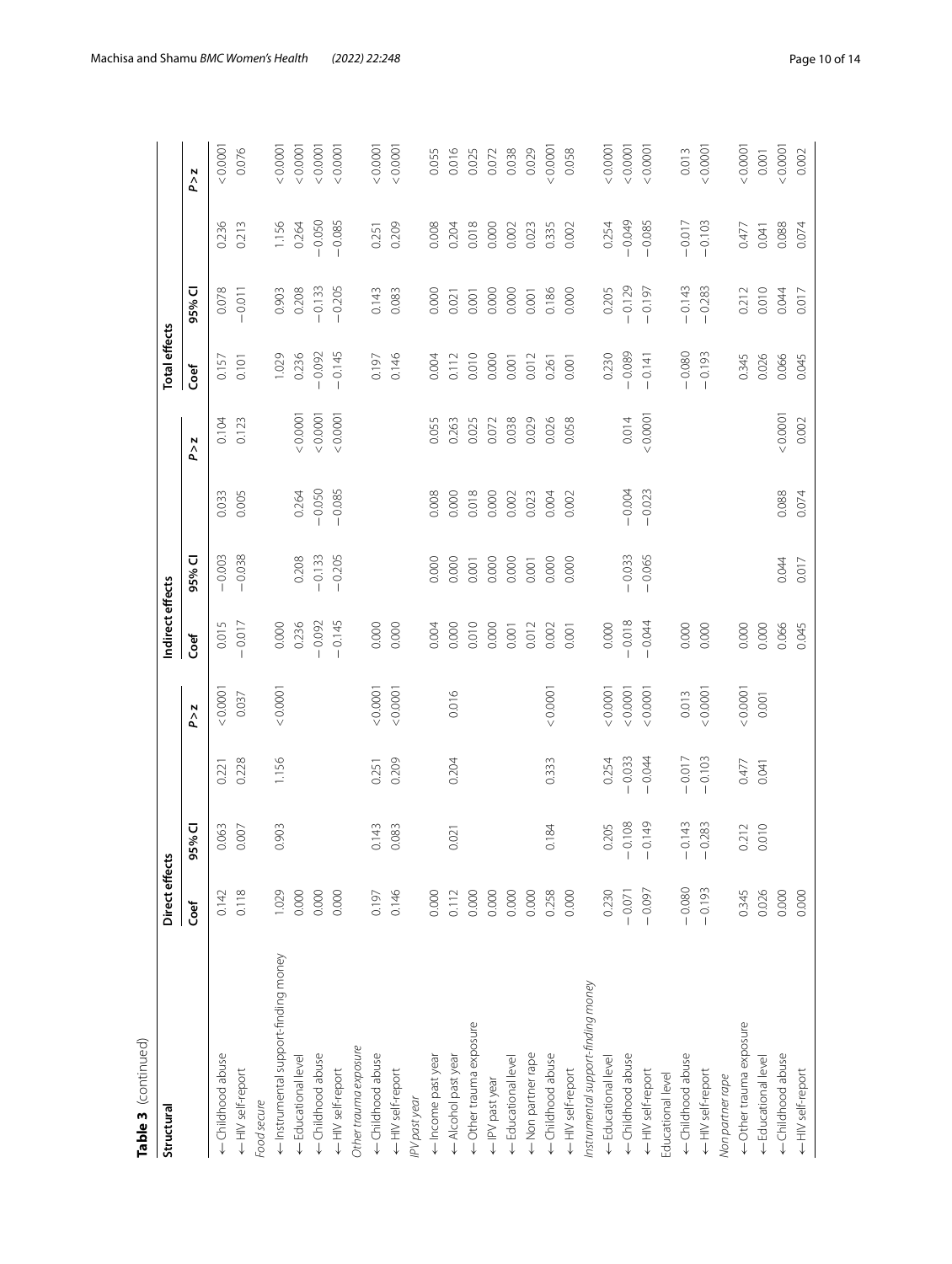## <span id="page-10-0"></span>**Table 4** Covariances- SEM output

|                                                   | Coef     | <b>Standard error</b> | 95% CI   |          | P > z    |
|---------------------------------------------------|----------|-----------------------|----------|----------|----------|
| Cov(e. Income past year,e. finding money)         | 0.019    | 0.003                 | 0.014    | 0.024    | < 0.0001 |
| Cov(e. Emotional support,e.Depressive symptoms)   | 0.315    | 0.116                 | 0.088    | 0.542    | 0.007    |
| Cov(e. Emotional support,e. IPV past year)        | 0.023    | 0.009                 | 0.004    | 0.041    | 0.015    |
| Cov(e. Food secure,e. finding money)              | $-0.110$ | 0.011                 | $-0.132$ | $-0.088$ | < 0.0001 |
| Cov(e. Other trauma exposure,e. IPV past year)    | 0.025    | 0.006                 | 0.014    | 0.036    | < 0.0001 |
| Cov(e. Other trauma exposure,e. Non partner rape) | $-0.079$ | 0.017                 | $-0.111$ | $-0.046$ | < 0.0001 |
| Cov(Childhood abuse, HIV self-report)             | 0.004    | 0.002                 | 0.001    | 0.007    | 0.004    |

that these multiple individual-level factors of economic hardship and trauma had cumulative impacts on women's depression, as has been shown in other settings [[12](#page-11-10)[–14](#page-11-9), [21,](#page-12-3) [23\]](#page-12-9). Our fndings also show higher depression amongst HIV-positive women, who have also been found to have higher experience of IPV  $[76-78]$  $[76-78]$  $[76-78]$ . This study also extends the body of evidence of these associations within the general population. Similar impacts were reported in Zimbabwean studies that involved women attending antenatal clinics, people living with HIV, and adolescents in primary health care settings [\[4](#page-11-3), [6,](#page-11-13) [7,](#page-11-5) [79,](#page-13-16) [80\]](#page-13-17).

Having support networks that could provide instrumental support, in this case money in emergency, was protective of depressive symptoms. Yet, research shows that women survivors of violence will have less social support and networks compared to women who are not abused [[81](#page-13-18)]. Among abused women, those who have higher social support or networks or become members of survivor support groups were shown to have lower depressive symptomatology, more resilience, and faster recovery  $[81-84]$  $[81-84]$  $[81-84]$ . Our findings also indicate the beneficial impacts of seeking help in dealing with emotional difficulties as a mitigator in the observed relationships between economic hardship, trauma exposure, and depressive symptoms among women. The mitigating effects of social support among women exposed to abuse and in fostering resilience are well documented in the literature [[46](#page-12-21), [81–](#page-13-18) [83](#page-13-20), [85–](#page-13-21)[87\]](#page-13-22). However, women who sought both informal and professional support appeared not to be protected from depression. This could be explained by the fact that women who seek both types of support are those exhibiting high symptomatology and that the interventions were not efective in addressing the high symptomology. These findings warrant further research to deepen understanding of what interventions are efective to address the cumulative mental ill-health efects of economic hardship and trauma exposure and tailored to the diferent groups of women in Zimbabwean settings. Community support and group-based interventions have been tested and proven effective in Zimbabwean settings. These must be

brought to scale because they have the potential to alleviate depressive symptoms through strengthening social support available to women and building problem-solving skills among women survivors and those living with HIV [[8,](#page-11-6) [88–](#page-13-23)[90](#page-13-24)]. Notwithstanding, the provision of traumafocused psychotherapies must continue to be a priority in services for women survivors of violence to facilitate healing and better mental health [\[84\]](#page-13-19).

While women's experiences of IPV and non-partner violence impact mental health, violence against women and girls (VAWG) is preventable. It has been demonstrated that theoretically grounded, and culturally-adapted interventions can reduce both men's perpetration and women's experiences of violence [[91–](#page-13-25)[93](#page-13-26)]. A robust body of evidence indicates a repertoire of VAWG strategies and interventions that were proven efective in low- and middle-income country settings [[91](#page-13-25)[–94](#page-13-27)]. It will be important that scholars in the feld adapt, test, and scale-up efective VAWG interventions in Zimbabwean settings. Based on the fndings from this study, it will be important that interventions chosen for further research and adaptation have a combined focus on reducing VAWG, poverty, and mental ill-health [[91](#page-13-25)[–95](#page-13-28)].

Our study has several limitations. Due to the secondary design of this study, we did not have control in the measurement of all the variables used in the analysis. We are unable to quantify the possibility of recruitment bias and diferences between women who consented to participate in the survey and those that did not participate. Self-report and symptomatic measures were used for variables, and we acknowledge that clinical diagnosis of depression and HIV may have yielded diferent results from these. The associations were deduced from cross-sectional data, but longitudinal data would have had better control in terms of the direction of associations. However, the ft statistics obtained in SEM analysis confrm our assumed directionality between variables. Finally, this study involved a secondary analysis of data that was collected several years ago. Things may have changed between the time of data collection and the time of analysis. Still, the robust analysis and the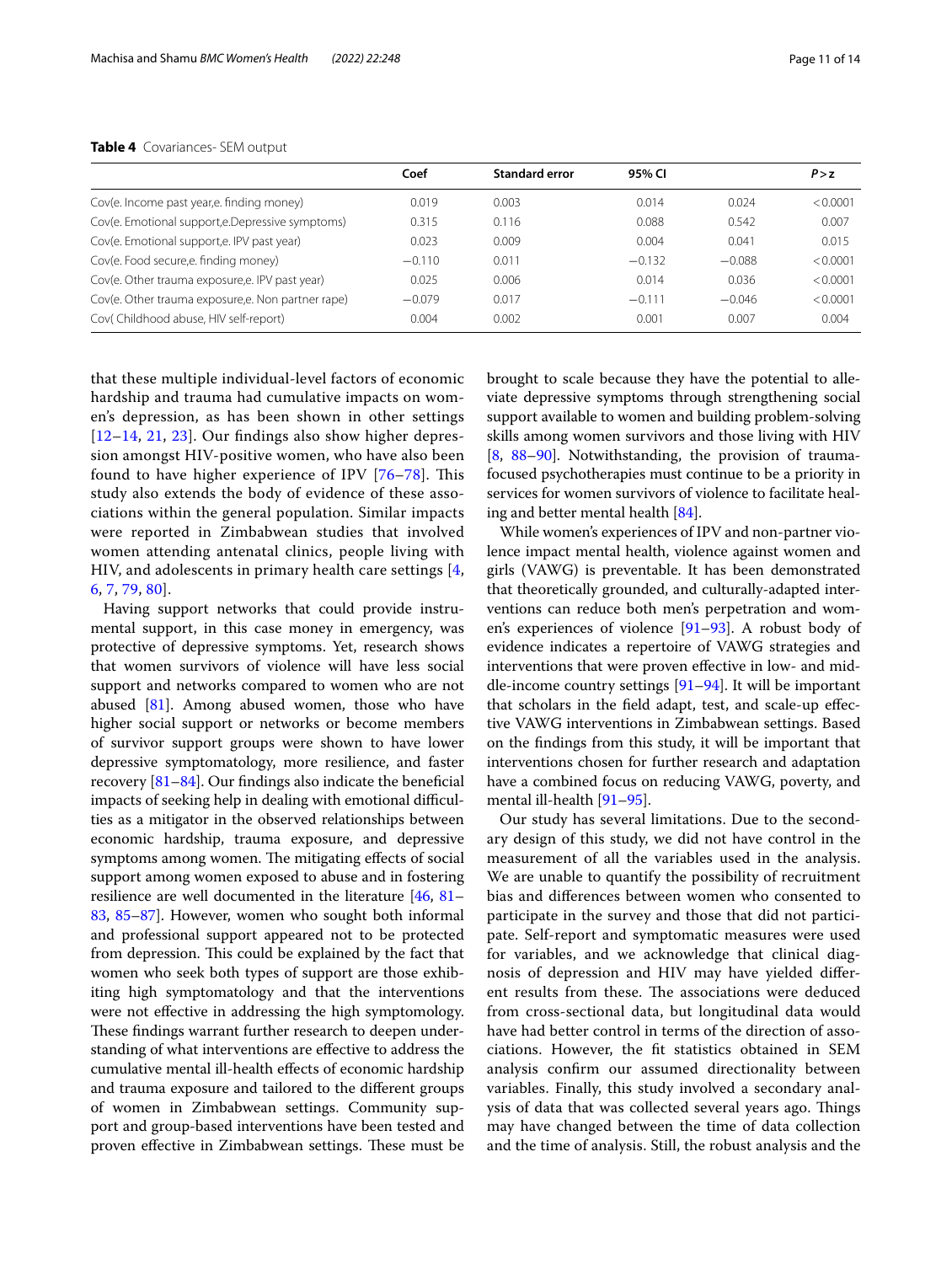fndings' agreement with previous studies' fndings testify to the importance of the issues and direction of outcomes. In addition, our study provides valuable insights that elucidate the drivers of women's depression using data from a representative sample, making its fndings generalisable to the population of Zimbabwean women.

# **Conclusion**

We have demonstrated that multiple individual-level factors including economic hardship, exposure to traumas including IPV, living with HIV, and having low social support have a cumulative negative toll on mental health among Zimbabwean women from the general population. Interventions are needed which respond to the mental ill health efects in addition to prevention interventions that tackle the multiple risk factors that we have identifed. Further research is necessary to identify, adapt, test, and scale-up interventions that have been efective in other low- and middle-income settings.

## **Supplementary Information**

The online version contains supplementary material available at [https://doi.](https://doi.org/10.1186/s12905-022-01796-w) [org/10.1186/s12905-022-01796-w.](https://doi.org/10.1186/s12905-022-01796-w)

<span id="page-11-14"></span>**Additional fle 1.** Minimal data set. Raw data of depressive symptoms, socio-economic factors, traumatic exposure and recent intimate partner violence experiences among women in Zimbabwe.

#### **Acknowledgements**

We acknowledge Gender Links and the Government of Zimbabwe's Ministry of Women's Afairs, Gender and Community Development, who implemented the primary survey.

#### **Author contributions**

MM conceived and designed the study and led the data collection in the primary survey, conducted secondary analysis and interpretation of data, drafted the article, led the revisions, and approved the version to be published. SS substantially contributed toward study design, data analysis, and interpretation of data, revision of the manuscript. All authors read and approved the final manuscript.

#### **Funding**

This publication was made possible with funds from the South African Medical Research Council.

#### **Availability of data and materials**

The datasets generated and/or analysed during the current study are not publicly available due to them being needed for further analysis and use for student research projects, however they are available from the corresponding author on reasonable request.

## **Declarations**

### **Ethics approval and consent to participate**

The study was conducted in collaboration with and approved by the Government of Zimbabwe's Ministry of Women Afairs, Gender and Community Development (MWAGCD) in 2011. At the time of the study, MWAGCD had a Research Committee whose mandate was to review the ethical conduct of all gender-related research studies conducted in the ambit of the ministry. The study was only approved and allowed to go into the feld after all the Research Committee's requirements were met. Participation in the study was voluntary and prior written informed consent was given by all participants. Interviews were conducted in privacy, and participants were assured of confdentiality. The study was conducted in conformance to the World Health Organisation's Ethical and Safety Recommendations for Research on Domestic Violence against Women, and care was taken to ensure participant confdentiality and to minimize participant distress [[96](#page-13-29), [97](#page-13-30)].

#### **Consent for publication**

Not applicable.

#### **Competing interests**

The authors have no competing interests.

#### **Author details**

<sup>1</sup> South African Medical Research Council Gender and Health Research Unit, 1 Soutpansberg Road, Private Bag X385, Pretoria 0001, South Africa. <sup>2</sup>School of Public Health, Faculty of Health Sciences, University of Witwatersrand, Johannesburg, South Africa. <sup>3</sup> Health Systems Strengthening Division, Foundation for Professional Development, Pretoria, South Africa.

## Received: 27 May 2021 Accepted: 31 May 2022 Published online: 22 June 2022

#### **References**

- <span id="page-11-0"></span>Whiteford HA, Degenhardt L, Rehm J, Baxter AJ, Ferrari AJ, Erskine HE, et al. Global burden of disease attributable to mental and substance use disorders: fndings from the global burden of disease study 2010. Lancet. 2013;382(9904):1575–86.
- <span id="page-11-1"></span>2. World Health Organization n. Depression and other common mental disorders: global health estimates. 2017.
- <span id="page-11-2"></span>3. Steel Z, Marnane C, Iranpour C, Chey T, Jackson JW, Patel V, et al. The global prevalence of common mental disorders: a systematic review and meta-analysis 1980–2013. Int J Epidemiol. 2014;43(2):476–93.
- <span id="page-11-3"></span>4. Patel V, Abas M, Broadhead J, Todd C, Reeler A. Depression in developing countries: lessons from Zimbabwe. BMJ. 2001;322(7284):482–4.
- <span id="page-11-4"></span>5. January J, Burns J, Chimbari M. Primary care screening and risk factors for postnatal depression in Zimbabwe: a scoping review of literature. J Psychol Afr. 2017;27(3):294–8.
- <span id="page-11-13"></span>6. Shamu S, Zarowsky C, Roelens K, Temmerman M, Abrahams N. Highfrequency intimate partner violence during pregnancy, postnatal depression and suicidal tendencies in Harare. Zimbabwe Gen Hosp Psychiatry. 2016;38:109–14.
- <span id="page-11-5"></span>7. January J, Chivanhu H, Chiwara J, Denga T, Dera K, Dube T, et al. Prevalence and the correlates of post-natal depression in an urban high-density suburb of Harare. Central Afr J Med. 2015;61(1):1–4.
- <span id="page-11-6"></span>8. Chibanda D, Shetty AK, Tshimanga M, Woelk G, Stranix-Chibanda L, Rusakaniko S. Group problem-solving therapy for postnatal depression among HIV-positive and HIV-negative mothers in Zimbabwe. J Int Assoc Provid AIDS Care (JIAPAC). 2014;13(4):335–41.
- <span id="page-11-7"></span>9. Willis N, Mavhu W, Wogrin C, Mutsinze A, Kagee A. Understanding the experience and manifestation of depression in adolescents living with HIV in Harare, Zimbabwe. PLoS ONE. 2018;13(1):e0190423.
- <span id="page-11-8"></span>10. World Health Organization (2014) Management of substance abuse unit n. Global status report on alcohol and health, 2014. World Health Organization.
- 11. Prince M, Patel V, Saxena S, Maj M, Maselko J, Phillips MR, et al. No health without mental health. The Lancet. 2007;370(9590):859–77.
- <span id="page-11-10"></span>12. Silva M, Loureiro A, Cardoso G. Social determinants of mental health: a review of the evidence. Eur J Psychiatry. 2016;30:259–92.
- <span id="page-11-12"></span>13. World Health Organization. Social determinants of mental health. Geneva: World Health Organization; 2014.
- <span id="page-11-9"></span>14. Ridley M, Rao G, Schilbach F, Patel V. Poverty, depression, and anxiety: causal evidence and mechanisms. Science. 2020;370(6522):eaay0214.
- <span id="page-11-11"></span>15. Patel V, Chisholm D, Parikh R, Charlson FJ, Degenhardt L, Dua T, et al. Addressing the burden of mental, neurological, and substance use disorders: key messages from disease control priorities, 3rd edition. Lancet. 2016;387(10028):1672–85.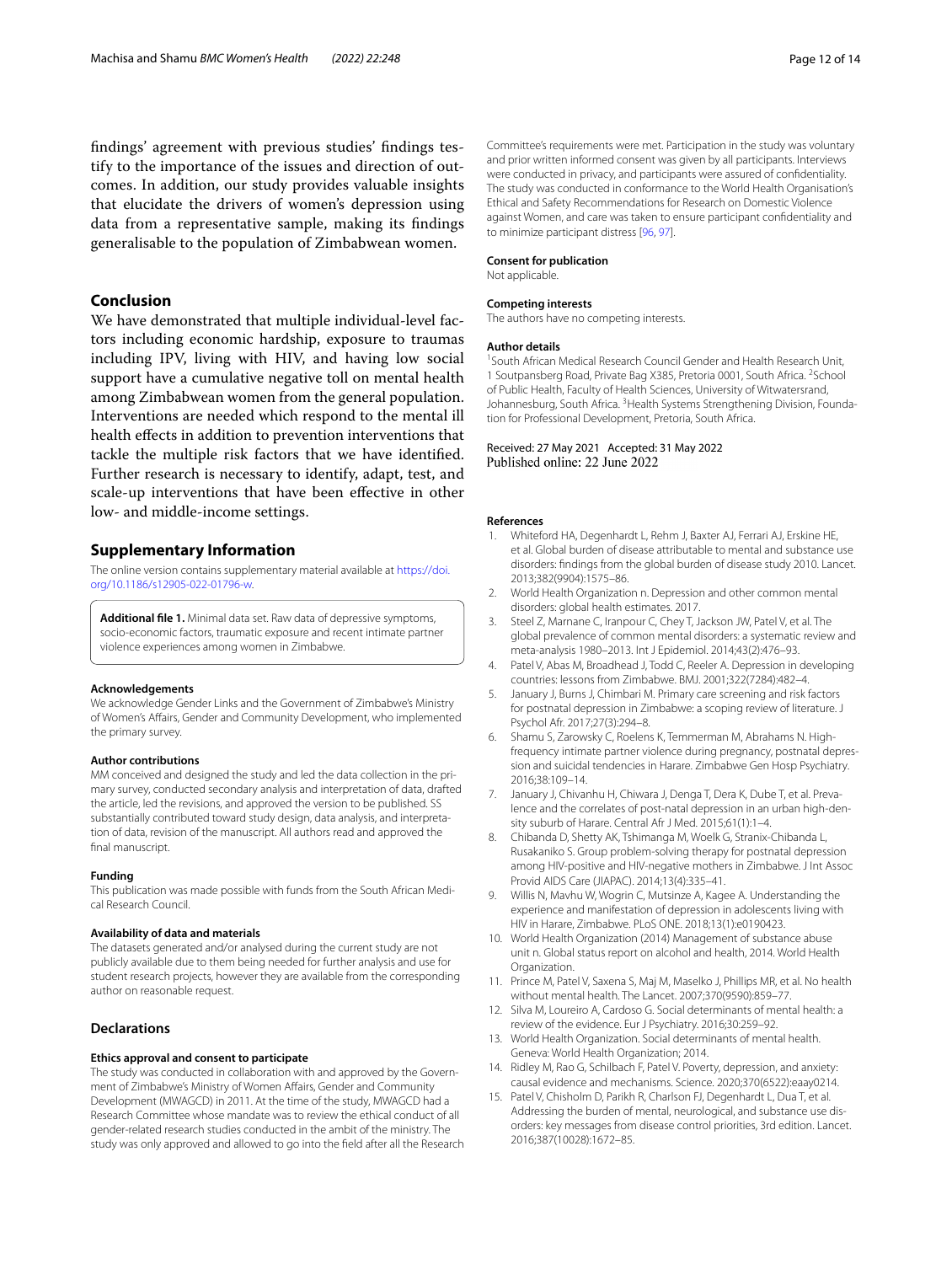- <span id="page-12-20"></span>16. Herrman H, Saxena S, Moodie R, Organization WH. Promoting mental health: concepts, emerging evidence, practice: a report of the world health organization, department of mental health and substance abuse in collaboration with the Victorian health promotion foundation and the university of Melbourne. 2005.
- 17. Grittner U, Kuntsche S, Graham K, Bloomfeld K. Social inequalities and gender diferences in the experience of alcohol-related problems. Alcohol Alcohol. 2012;47(5):597–605.
- <span id="page-12-0"></span>18. Dohrenwend BP, Levav I, Shrout PE, Schwartz S, Naveh G, Link BG, et al. Socioeconomic status and psychiatric disorders: the causation-selection issue. Science. 1992;255(5047):946–52.
- <span id="page-12-1"></span>19. Herrman H, Stewart DE, Diaz-Granados N, Berger EL, Jackson B, Yuen T. What is resilience? Can J Psychiatry. 2011;56(5):258–65.
- <span id="page-12-2"></span>20. Vythilingam M, Heim C, Newport J, Miller AH, Anderson E, Bronen R, et al. Childhood trauma associated with smaller hippocampal volume in women with major depression. Am J Psychiatry. 2002;159(12):2072–80.
- <span id="page-12-3"></span>21. Devries KM, Mak JY, Bacchus LJ, Child JC, Falder G, Petzold M, et al. Intimate partner violence and incident depressive symptoms and suicide attempts: a systematic review of longitudinal studies. PLoS Med. 2013;10(5):e1001439.
- 22. Beydoun HA, Beydoun MA, Kaufman JS, Lo B, Zonderman AB. Intimate partner violence against adult women and its association with major depressive disorder, depressive symptoms and postpartum depression: a systematic review and meta-analysis. Soc Sci Med. 2012;75(6):959–75.
- <span id="page-12-9"></span>23. WHO. Global and regional estimates of violence against women: prevalence and health effects of intimate partner violence and nonpartner sexual violence. Geneva; 2013.
- 24. McLaughlin J, O'Carroll RE, O'Connor RC. Intimate partner abuse and suicidality: a systematic review. Clin Psychol Rev. 2012;32(8):677–89.
- 25. Ellsberg M, Jansen HA, Heise L, Watts CH, Garcia-Moreno C. Intimate partner violence and women's physical and mental health in the WHO multi-country study on women's health and domestic violence: an observational study. Lancet. 2008;371(9619):1165–72.
- <span id="page-12-4"></span>26. Butchart A, Mikton C. Global status report on violence prevention, 2014.
- <span id="page-12-5"></span>27. Devries KM, Child JC, Bacchus LJ, Mak J, Falder G, Graham K, et al. Intimate partner violence victimization and alcohol consumption in women: a systematic review and meta-analysis. Addiction. 2014;109(3):379–91.
- 28. Capaldi DM, Knoble NB, Shortt JW, Kim HK. A systematic review of risk factors for intimate partner violence. Partn Abus. 2012;3(2):231–80.
- <span id="page-12-6"></span>29. Devries K, Watts C, Yoshihama M, Kiss L, Schraiber LB, Deyessa N, et al. Violence against women is strongly associated with suicide attempts: evidence from the WHO multi-country study on women's health and domestic violence against women. Soc Sci Med. 2011;73(1):79–86.
- <span id="page-12-7"></span>30. Maniglio R. The impact of child sexual abuse on health: a systematic review of reviews. Clin Psychol Rev. 2009;29(7):647–57.
- 31. Norman RE, Byambaa M, De R, Butchart A, Scott J, Vos T. The longterm health consequences of child physical abuse, emotional abuse, and neglect: a systematic review and meta-analysis. PLoS Med. 2012;9(11):e1001349.
- <span id="page-12-10"></span>32. Cloitre M, Stolbach BC, Herman JL, Bvd K, Pynoos R, Wang J, et al. A developmental approach to complex PTSD: childhood and adult cumulative trauma as predictors of symptom complexity. J Trauma Stress. 2009;22(5):399–408.
- 33. Lindert J, von Ehrenstein OS, Grashow R, Gal G, Braehler E, Weisskopf MG. Sexual and physical abuse in childhood is associated with depression and anxiety over the life course: systematic review and meta-analysis. Int J Public Health. 2014;59(2):359–72.
- 34. Maniglio R. Child sexual abuse in the etiology of depression: a systematic review of reviews. Depress Anxiety. 2010;27(7):631–42.
- 35. Kessler RC, McLaughlin KA, Green JG, Gruber MJ, Sampson NA, Zaslavsky AM, et al. Childhood adversities and adult psychopathology in the WHO world mental health surveys. Br J Psychiatry. 2010;197(5):378–85.
- <span id="page-12-8"></span>36. Brewin CR, Andrews B, Valentine JD. Meta-analysis of risk factors for posttraumatic stress disorder in trauma-exposed adults. J Consult Clin Psychol. 2000;68(5):748–66. [https://doi.org/10.1037//0022-006x.68.5.748.](https://doi.org/10.1037//0022-006x.68.5.748)
- <span id="page-12-11"></span>37. Jewkes, R. Intimate partner violence as a risk factor for mental health problems in South Africa. In: García-Moreno C, Riecher-Rössler A, editors. Violence against women and mental health. Key Issues Ment Health, vol. 178. Basel, Karger; 2013, pp 65–74. [https://doi.org/10.1159/000342013.](https://doi.org/10.1159/000342013)
- 38. Nduna M, Jewkes R, Dunkle K, Shai N, Colman I. Associations between depressive symptoms, sexual behaviour and relationship characteristics: a

prospective cohort study of young women and men in the Eastern Cape, South Africa. J Int AIDS Soc. 2010;13(1):44.

- <span id="page-12-12"></span>39. Dillon G, Hussain R, Loxton D, Rahman S. Mental and physical health and intimate partner violence against women: a review of the literature. Int J Family Med. 2013;2013:15.
- <span id="page-12-13"></span>40. Orth U, Wieland E. Anger, hostility, and posttraumatic stress disorder in trauma-exposed adults: a meta-analysis. J Consult Clin Psychol. 2006;74(4):698.
- <span id="page-12-15"></span>41. Iverson KM, Gradus JL, Resick PA, Suvak MK, Smith KF, Monson CM. Cognitive–behavioral therapy for PTSD and depression symptoms reduces risk for future intimate partner violence among interpersonal trauma survivors. J Consult Clin Psychol. 2011;79(2):193.
- 42. Krause ED, Kaltman S, Goodman L, Dutton MA. Role of distinct PTSD symptoms in intimate partner reabuse: a prospective study. J Trauma Stress Off Publ Int Soc Trauma Stress Stud. 2006;19(4):507-16.
- <span id="page-12-14"></span>43. Iverson KM, Litwack SD, Pineles SL, Suvak MK, Vaughn RA, Resick PA. Predictors of intimate partner violence revictimization: the relative impact of distinct PTSD symptoms, dissociation, and coping strategies. J Trauma Stress. 2013;26(1):102–10.
- <span id="page-12-16"></span>44. Cougle JR, Resnick H, Kilpatrick DG. A prospective examination of PTSD symptoms as risk factors for subsequent exposure to potentially traumatic events among women. J Abnorm Psychol. 2009;118(2):405.
- <span id="page-12-17"></span>45. Beeble ML, Bybee D, Sullivan CM, Adams AE. Main, mediating, and moderating efects of social support on the well-being of survivors of intimate partner violence across 2 years. J Consult Clin Psychol. 2009;77(4):718.
- <span id="page-12-21"></span>46. Coker AL, Smith PH, Thompson MP, McKeown RE, Bethea L, Davis KE. Social support protects against the negative effects of partner violence on mental health. J Women Health Gend Based Med. 2002;11(5):465–76.
- 47. Lakey B, Cohen S. Social support and theory. In: Cohen S, Underwood LG, Gottlieb BH, editors. Social support measurement and intervention a guide for health and social scientists. New York, USA: Oxford University Press;2000. p. 29–52.<https://doi.org/10.1093/med:psych/9780195126709.001.0001>.
- <span id="page-12-19"></span>48. Sylaska KM, Edwards KM. Disclosure of intimate partner violence to informal social support network members: a review of the literature. Trauma Violence Abus. 2014;15(1):3–21.
- 49. Fletcher D, Sarkar M. Psychological resilience. European psychologist. 2013.
- 50. Luthar SS, Cicchetti D. The construct of resilience: implications for interventions and social policies. Dev Psychopathol. 2000;12(4):857–85.
- 51. Zautra J, Hall JS, Murray KE. Resilience: A new defnition of health for people and communities. In: Reich JR, Zautra AJ, Hall JS, editors. Handbook of adult resilience. New York: Guilford; 2010. p. 3–30.
- 52. Panter-Brick C. Health, risk, and resilience: interdisciplinary concepts and applications. Annu Rev Anthropol. 2014;43:431–48.
- 53. Cohen S. Social relationships and health. Am Psychol. 2004;59(8):676.
- 54. Agaibi CE, Wilson JP. Trauma, PTSD, and resilience: a review of the literature. Trauma Violence Abuse. 2005;6(3):195–216.
- <span id="page-12-18"></span>55. Bonanno GA, Galea S, Bucciarelli A, Vlahov D. What predicts psychological resilience after disaster? The role of demographics, resources, and life stress. J Consult Clin Psychol. 2007;75(5):671. [https://doi.org/10.1037/](https://doi.org/10.1037/0022-006X.75.5.671) [0022-006X.75.5.671.](https://doi.org/10.1037/0022-006X.75.5.671)
- <span id="page-12-22"></span>56. Anderson KM, Renner LM, Danis FS. Recovery: resilience and growth in the aftermath of domestic violence. Violence Against Women. 2012;18(11):1279–99.
- <span id="page-12-23"></span>57. Hirani SS, Norris CM, Van Vliet KJ, Van Zanten SV, Karmaliani R, Lasiuk G. Social support intervention to promote resilience and quality of life in women living in Karachi, Pakistan: a randomized controlled trial. Int J Public Health. 2018;63(6):693–702. [https://doi.org/10.1007/](https://doi.org/10.1007/s00038-018-1101-y) [s00038-018-1101-y](https://doi.org/10.1007/s00038-018-1101-y).
- <span id="page-12-24"></span>58. Helliker K, Chiweshe MK, Bhatasara S, editors. The Political Economy of Livelihoods in Contemporary Zimbabwe. 1st ed. London, United Kingdom: Routledge; 2018. [https://doi.org/10.4324/9781351273244.](https://doi.org/10.4324/9781351273244)
- <span id="page-12-25"></span>59. Shamu S, Shamu P, Machisa M. Factors associated with past year physical and sexual intimate partner violence against women in Zimbabwe: results from a national cluster-based cross-sectional survey. Glob Health Action. 2018;11(sup3):1625594.
- 60. Bengesai AV, Khan HT. Female autonomy and intimate partner violence: fndings from the Zimbabwe demographic and health survey, 2015. Cult Health Sex. 2020;23(7):927–44. [https://doi.org/10.1080/13691058.2020.](https://doi.org/10.1080/13691058.2020.1743880) [1743880](https://doi.org/10.1080/13691058.2020.1743880).